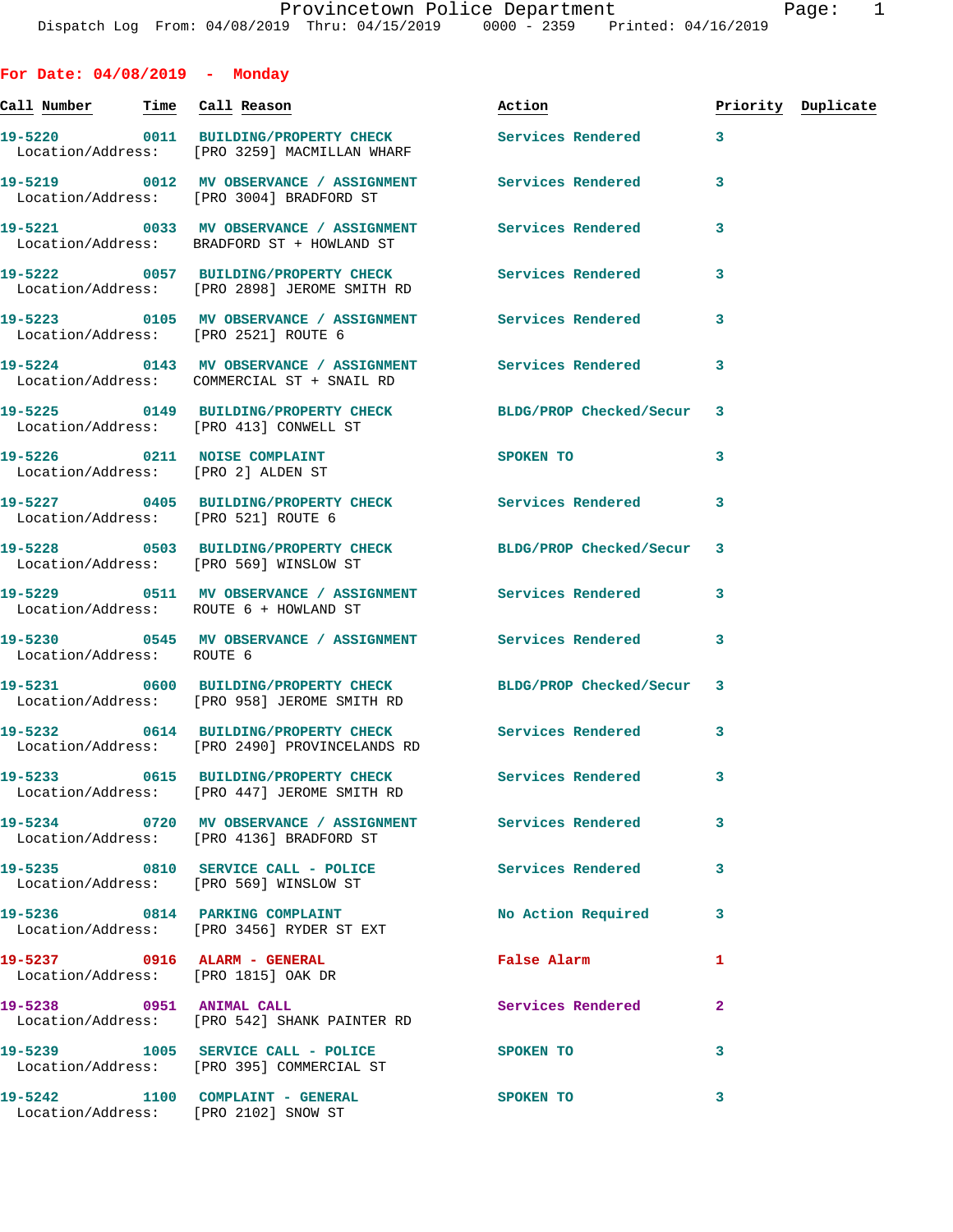| 19-5243 1139 BUILDING/PROPERTY CHECK<br><b>Services Rendered</b><br>Location/Address: [PRO 2494] BRADFORD ST<br>19-5244 1146 BUILDING/PROPERTY CHECK<br>Services Rendered<br>Location/Address: [PRO 3259] MACMILLAN WHARF<br>19-5245 1234 BUILDING/PROPERTY CHECK<br><b>Services Rendered</b><br>Location/Address: [PRO 2977] COMMERCIAL ST<br>19-5246 1259 MV OBSERVANCE / ASSIGNMENT<br>Services Rendered<br>Location/Address: BRADFORD ST + STANDISH ST<br>19-5247 1337 BUILDING/PROPERTY CHECK<br>Location/Address: [PRO 105] COMMERCIAL ST<br>Services Rendered<br>19-5248 1350 MEDICAL EMERGENCY<br>Transported to Hospital 1<br>Location/Address: [PRO 2207] SHANK PAINTER RD<br>19-5250 1455 SERVICE CALL - POLICE<br>Services Rendered<br>Location/Address: [PRO 569] WINSLOW ST<br>19-5251 1518 LOST PROPERTY<br>SPOKEN TO<br>Location/Address: [PRO 399] COMMERCIAL ST<br>19-5252 1525 PARKING COMPLAINT<br>Could Not Locate<br>Location/Address: [PRO 105] COMMERCIAL ST<br>19-5253 1552 PARK, WALK & TALK<br>Services Rendered<br>Location/Address: [PRO 105] COMMERCIAL ST<br>19-5254 1606 MV OBSERVANCE / ASSIGNMENT Services Rendered<br>Location/Address: [PRO 4136] BRADFORD ST<br>19-5255 1617 DISORDERLY<br>Peace Restored<br>Location/Address: [PRO 105] COMMERCIAL ST<br>19-5256 1701 911 - GENERAL<br>No Action Required<br>Location/Address: COMMERCIAL ST<br>19-5257 1835 MV OBSERVANCE / ASSIGNMENT Services Rendered<br>Location/Address: BRADFORD ST<br>19-5258 1930 MEDICAL EMERGENCY<br><b>PATIENT REFUSAL</b><br>Location/Address: [PRO 1892] SHANK PAINTER RD<br>19-5259 2047 MEDICAL EMERGENCY<br>Transported to Hospital 1<br>Location/Address: [PRO 221] COMMERCIAL ST<br>2134 BUILDING/PROPERTY CHECK<br><b>Services Rendered</b><br>19-5260<br>Location/Address: [PRO 3259] MACMILLAN WHARF<br>19-5261 2139 BUILDING/PROPERTY CHECK<br><b>Services Rendered</b><br>Location/Address: [PRO 2018] COMMERCIAL ST<br>19-5262 2143 BUILDING/PROPERTY CHECK<br><b>Services Rendered</b><br>Location/Address: [PRO 2483] COMMERCIAL ST<br>19-5263 2151 BUILDING/PROPERTY CHECK<br><b>Services Rendered</b><br>Location/Address: [PRO 2898] JEROME SMITH RD<br>19-5264 2203 BUILDING/PROPERTY CHECK<br>Services Rendered<br>Location/Address: [PRO 2500] COMMERCIAL ST<br>For Date: $04/09/2019$ - Tuesday<br>BLDG/PROP Checked/Secur 3 |                                         | $\mathbf{3}$ |
|----------------------------------------------------------------------------------------------------------------------------------------------------------------------------------------------------------------------------------------------------------------------------------------------------------------------------------------------------------------------------------------------------------------------------------------------------------------------------------------------------------------------------------------------------------------------------------------------------------------------------------------------------------------------------------------------------------------------------------------------------------------------------------------------------------------------------------------------------------------------------------------------------------------------------------------------------------------------------------------------------------------------------------------------------------------------------------------------------------------------------------------------------------------------------------------------------------------------------------------------------------------------------------------------------------------------------------------------------------------------------------------------------------------------------------------------------------------------------------------------------------------------------------------------------------------------------------------------------------------------------------------------------------------------------------------------------------------------------------------------------------------------------------------------------------------------------------------------------------------------------------------------------------------------------------------------------------------------------------------------------------------------------------------------------------------------------------------------------------------------------------------------------------------------------------------------------------------------------------------------------------------------------------------------------------------------------------------------------------------------|-----------------------------------------|--------------|
|                                                                                                                                                                                                                                                                                                                                                                                                                                                                                                                                                                                                                                                                                                                                                                                                                                                                                                                                                                                                                                                                                                                                                                                                                                                                                                                                                                                                                                                                                                                                                                                                                                                                                                                                                                                                                                                                                                                                                                                                                                                                                                                                                                                                                                                                                                                                                                      |                                         |              |
|                                                                                                                                                                                                                                                                                                                                                                                                                                                                                                                                                                                                                                                                                                                                                                                                                                                                                                                                                                                                                                                                                                                                                                                                                                                                                                                                                                                                                                                                                                                                                                                                                                                                                                                                                                                                                                                                                                                                                                                                                                                                                                                                                                                                                                                                                                                                                                      |                                         | 3            |
|                                                                                                                                                                                                                                                                                                                                                                                                                                                                                                                                                                                                                                                                                                                                                                                                                                                                                                                                                                                                                                                                                                                                                                                                                                                                                                                                                                                                                                                                                                                                                                                                                                                                                                                                                                                                                                                                                                                                                                                                                                                                                                                                                                                                                                                                                                                                                                      |                                         | 3            |
|                                                                                                                                                                                                                                                                                                                                                                                                                                                                                                                                                                                                                                                                                                                                                                                                                                                                                                                                                                                                                                                                                                                                                                                                                                                                                                                                                                                                                                                                                                                                                                                                                                                                                                                                                                                                                                                                                                                                                                                                                                                                                                                                                                                                                                                                                                                                                                      |                                         | 3            |
|                                                                                                                                                                                                                                                                                                                                                                                                                                                                                                                                                                                                                                                                                                                                                                                                                                                                                                                                                                                                                                                                                                                                                                                                                                                                                                                                                                                                                                                                                                                                                                                                                                                                                                                                                                                                                                                                                                                                                                                                                                                                                                                                                                                                                                                                                                                                                                      |                                         | 3            |
|                                                                                                                                                                                                                                                                                                                                                                                                                                                                                                                                                                                                                                                                                                                                                                                                                                                                                                                                                                                                                                                                                                                                                                                                                                                                                                                                                                                                                                                                                                                                                                                                                                                                                                                                                                                                                                                                                                                                                                                                                                                                                                                                                                                                                                                                                                                                                                      |                                         |              |
|                                                                                                                                                                                                                                                                                                                                                                                                                                                                                                                                                                                                                                                                                                                                                                                                                                                                                                                                                                                                                                                                                                                                                                                                                                                                                                                                                                                                                                                                                                                                                                                                                                                                                                                                                                                                                                                                                                                                                                                                                                                                                                                                                                                                                                                                                                                                                                      |                                         | 3            |
|                                                                                                                                                                                                                                                                                                                                                                                                                                                                                                                                                                                                                                                                                                                                                                                                                                                                                                                                                                                                                                                                                                                                                                                                                                                                                                                                                                                                                                                                                                                                                                                                                                                                                                                                                                                                                                                                                                                                                                                                                                                                                                                                                                                                                                                                                                                                                                      |                                         | 3            |
|                                                                                                                                                                                                                                                                                                                                                                                                                                                                                                                                                                                                                                                                                                                                                                                                                                                                                                                                                                                                                                                                                                                                                                                                                                                                                                                                                                                                                                                                                                                                                                                                                                                                                                                                                                                                                                                                                                                                                                                                                                                                                                                                                                                                                                                                                                                                                                      |                                         | 3            |
|                                                                                                                                                                                                                                                                                                                                                                                                                                                                                                                                                                                                                                                                                                                                                                                                                                                                                                                                                                                                                                                                                                                                                                                                                                                                                                                                                                                                                                                                                                                                                                                                                                                                                                                                                                                                                                                                                                                                                                                                                                                                                                                                                                                                                                                                                                                                                                      |                                         | 3            |
|                                                                                                                                                                                                                                                                                                                                                                                                                                                                                                                                                                                                                                                                                                                                                                                                                                                                                                                                                                                                                                                                                                                                                                                                                                                                                                                                                                                                                                                                                                                                                                                                                                                                                                                                                                                                                                                                                                                                                                                                                                                                                                                                                                                                                                                                                                                                                                      |                                         | 3            |
|                                                                                                                                                                                                                                                                                                                                                                                                                                                                                                                                                                                                                                                                                                                                                                                                                                                                                                                                                                                                                                                                                                                                                                                                                                                                                                                                                                                                                                                                                                                                                                                                                                                                                                                                                                                                                                                                                                                                                                                                                                                                                                                                                                                                                                                                                                                                                                      |                                         | 1            |
|                                                                                                                                                                                                                                                                                                                                                                                                                                                                                                                                                                                                                                                                                                                                                                                                                                                                                                                                                                                                                                                                                                                                                                                                                                                                                                                                                                                                                                                                                                                                                                                                                                                                                                                                                                                                                                                                                                                                                                                                                                                                                                                                                                                                                                                                                                                                                                      |                                         | 1.           |
|                                                                                                                                                                                                                                                                                                                                                                                                                                                                                                                                                                                                                                                                                                                                                                                                                                                                                                                                                                                                                                                                                                                                                                                                                                                                                                                                                                                                                                                                                                                                                                                                                                                                                                                                                                                                                                                                                                                                                                                                                                                                                                                                                                                                                                                                                                                                                                      |                                         | 3            |
|                                                                                                                                                                                                                                                                                                                                                                                                                                                                                                                                                                                                                                                                                                                                                                                                                                                                                                                                                                                                                                                                                                                                                                                                                                                                                                                                                                                                                                                                                                                                                                                                                                                                                                                                                                                                                                                                                                                                                                                                                                                                                                                                                                                                                                                                                                                                                                      |                                         | 1            |
|                                                                                                                                                                                                                                                                                                                                                                                                                                                                                                                                                                                                                                                                                                                                                                                                                                                                                                                                                                                                                                                                                                                                                                                                                                                                                                                                                                                                                                                                                                                                                                                                                                                                                                                                                                                                                                                                                                                                                                                                                                                                                                                                                                                                                                                                                                                                                                      |                                         |              |
|                                                                                                                                                                                                                                                                                                                                                                                                                                                                                                                                                                                                                                                                                                                                                                                                                                                                                                                                                                                                                                                                                                                                                                                                                                                                                                                                                                                                                                                                                                                                                                                                                                                                                                                                                                                                                                                                                                                                                                                                                                                                                                                                                                                                                                                                                                                                                                      |                                         | 3            |
|                                                                                                                                                                                                                                                                                                                                                                                                                                                                                                                                                                                                                                                                                                                                                                                                                                                                                                                                                                                                                                                                                                                                                                                                                                                                                                                                                                                                                                                                                                                                                                                                                                                                                                                                                                                                                                                                                                                                                                                                                                                                                                                                                                                                                                                                                                                                                                      |                                         | 3            |
|                                                                                                                                                                                                                                                                                                                                                                                                                                                                                                                                                                                                                                                                                                                                                                                                                                                                                                                                                                                                                                                                                                                                                                                                                                                                                                                                                                                                                                                                                                                                                                                                                                                                                                                                                                                                                                                                                                                                                                                                                                                                                                                                                                                                                                                                                                                                                                      |                                         | 3            |
|                                                                                                                                                                                                                                                                                                                                                                                                                                                                                                                                                                                                                                                                                                                                                                                                                                                                                                                                                                                                                                                                                                                                                                                                                                                                                                                                                                                                                                                                                                                                                                                                                                                                                                                                                                                                                                                                                                                                                                                                                                                                                                                                                                                                                                                                                                                                                                      |                                         | 3            |
|                                                                                                                                                                                                                                                                                                                                                                                                                                                                                                                                                                                                                                                                                                                                                                                                                                                                                                                                                                                                                                                                                                                                                                                                                                                                                                                                                                                                                                                                                                                                                                                                                                                                                                                                                                                                                                                                                                                                                                                                                                                                                                                                                                                                                                                                                                                                                                      |                                         | 3            |
|                                                                                                                                                                                                                                                                                                                                                                                                                                                                                                                                                                                                                                                                                                                                                                                                                                                                                                                                                                                                                                                                                                                                                                                                                                                                                                                                                                                                                                                                                                                                                                                                                                                                                                                                                                                                                                                                                                                                                                                                                                                                                                                                                                                                                                                                                                                                                                      |                                         |              |
| Location/Address: [PRO 530] SHANK PAINTER RD                                                                                                                                                                                                                                                                                                                                                                                                                                                                                                                                                                                                                                                                                                                                                                                                                                                                                                                                                                                                                                                                                                                                                                                                                                                                                                                                                                                                                                                                                                                                                                                                                                                                                                                                                                                                                                                                                                                                                                                                                                                                                                                                                                                                                                                                                                                         | 0002 BUILDING/PROPERTY CHECK<br>19-5265 |              |

**19-5266 0009 MV OBSERVANCE / ASSIGNMENT Services Rendered 3** 

Location/Address: ROUTE 6 + SNAIL RD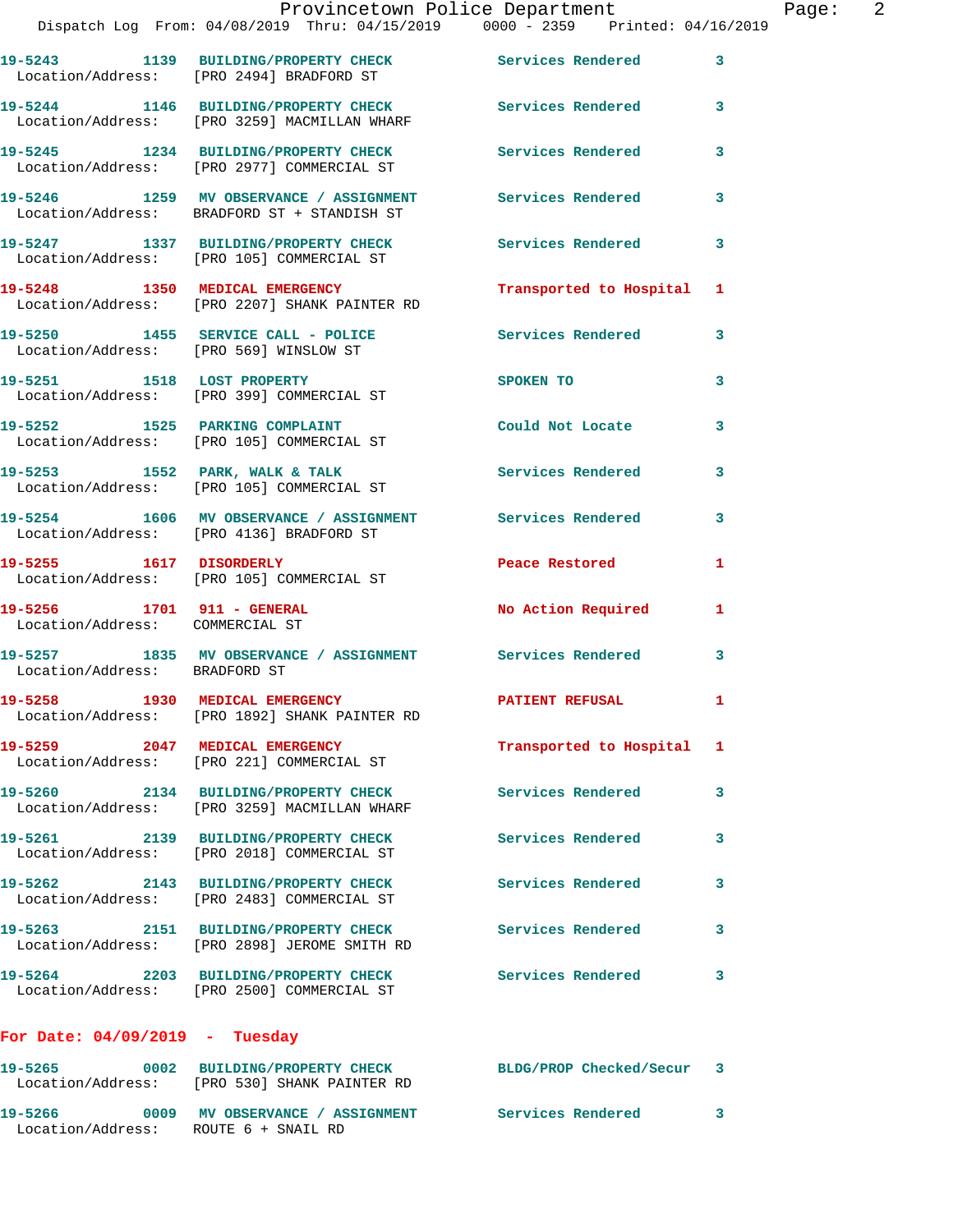|                                                                                             | 19-5267 0010 BUILDING/PROPERTY CHECK<br>Location/Address: [PRO 444] HIGH POLE HILL              | BLDG/PROP Checked/Secur 3 |              |
|---------------------------------------------------------------------------------------------|-------------------------------------------------------------------------------------------------|---------------------------|--------------|
|                                                                                             | 19-5268 0018 MV OBSERVANCE / ASSIGNMENT<br>Location/Address: [PRO 2489] BRADFORD ST             | BLDG/PROP Checked/Secur 3 |              |
| 19-5270 0226 FOLLOW UP                                                                      | Location/Address: [TRU] OLD FIREHOUSE RD                                                        | SPOKEN TO                 | $\mathbf{2}$ |
|                                                                                             | 19-5271 0307 BUILDING/PROPERTY CHECK<br>Location/Address: [PRO 525] COMMERCIAL ST               | BLDG/PROP Checked/Secur 3 |              |
|                                                                                             | 19-5272 0319 BUILDING/PROPERTY CHECK<br>Location/Address: [PRO 516] RACE POINT RD               | BLDG/PROP Checked/Secur   | 3            |
|                                                                                             | 19-5273 0343 BUILDING/PROPERTY CHECK<br>Location/Address: [PRO 3259] MACMILLAN WHARF            | Services Rendered 3       |              |
|                                                                                             | 19-5274 0401 BUILDING/PROPERTY CHECK<br>Location/Address: [PRO 3430] COMMERCIAL ST              | BLDG/PROP Checked/Secur 3 |              |
|                                                                                             | 19-5275 0423 BUILDING/PROPERTY CHECK<br>Location/Address: [PRO 517] RACE POINT RD               | BLDG/PROP Checked/Secur 3 |              |
|                                                                                             | 19-5276 0425 BUILDING/PROPERTY CHECK<br>Location/Address: [PRO 2499] RACE POINT RD              | BLDG/PROP Checked/Secur 3 |              |
| Location/Address: [PRO 2513] ROUTE 6                                                        | 19-5277 0435 MV OBSERVANCE / ASSIGNMENT                                                         | Services Rendered         | 3            |
|                                                                                             | 19-5278 0524 MV OBSERVANCE / ASSIGNMENT<br>Location/Address: [PRO 447] JEROME SMITH RD          | <b>Services Rendered</b>  | 3            |
|                                                                                             | 19-5280 0614 BUILDING/PROPERTY CHECK<br>Location/Address: [PRO 99] COMMERCIAL ST                | BLDG/PROP Checked/Secur   | 3            |
| 19-5281 0712 MV STOP<br>Location/Address: [TRU 95] ROUTE 6<br>Refer To Citation:            | T1244321                                                                                        | Citation / Warning Issu 3 |              |
|                                                                                             | 19-5282 0735 BUILDING/PROPERTY CHECK<br>Location/Address: [PRO 4136] BRADFORD ST                | Services Rendered         | 3            |
| 19-5283                                                                                     | 0742 MV OBSERVANCE / ASSIGNMENT Services Rendered 3<br>Location/Address: [PRO 4136] BRADFORD ST |                           |              |
| 19-5284 0755 MV STOP<br>Location/Address: [TRU 95] ROUTE 6<br>Refer To Citation: T1244322   |                                                                                                 | Citation / Warning Issu 3 |              |
| Location/Address: [PRO 569] WINSLOW ST                                                      |                                                                                                 | Services Rendered         | 3            |
| 19-5286 0818 MV STOP<br>Location/Address: [PRO 2521] ROUTE 6<br>Refer To Citation: T1244323 |                                                                                                 | Citation / Warning Issu 3 |              |
| 19-5287 0838 MV STOP<br>Location/Address: [TRU 95] ROUTE 6<br>Refer To Citation: T1244324   |                                                                                                 | Citation / Warning Issu 3 |              |
| 19-5288 0855 MV STOP<br>Location/Address: [TRU 241] ROUTE 6<br>Refer To Citation: T1244325  |                                                                                                 | Citation / Warning Issu 3 |              |
|                                                                                             | 19-5289 0900 MEDICAL EMERGENCY<br>Location/Address: [PRO 1509] BRADFORD ST                      | Services Rendered         | 1            |
| 19-5290                                                                                     | 0906 BUILDING/PROPERTY CHECK<br>Location/Address: [PRO 2206] PILGRIMS LANDING                   | BLDG/PROP Checked/Secur 3 |              |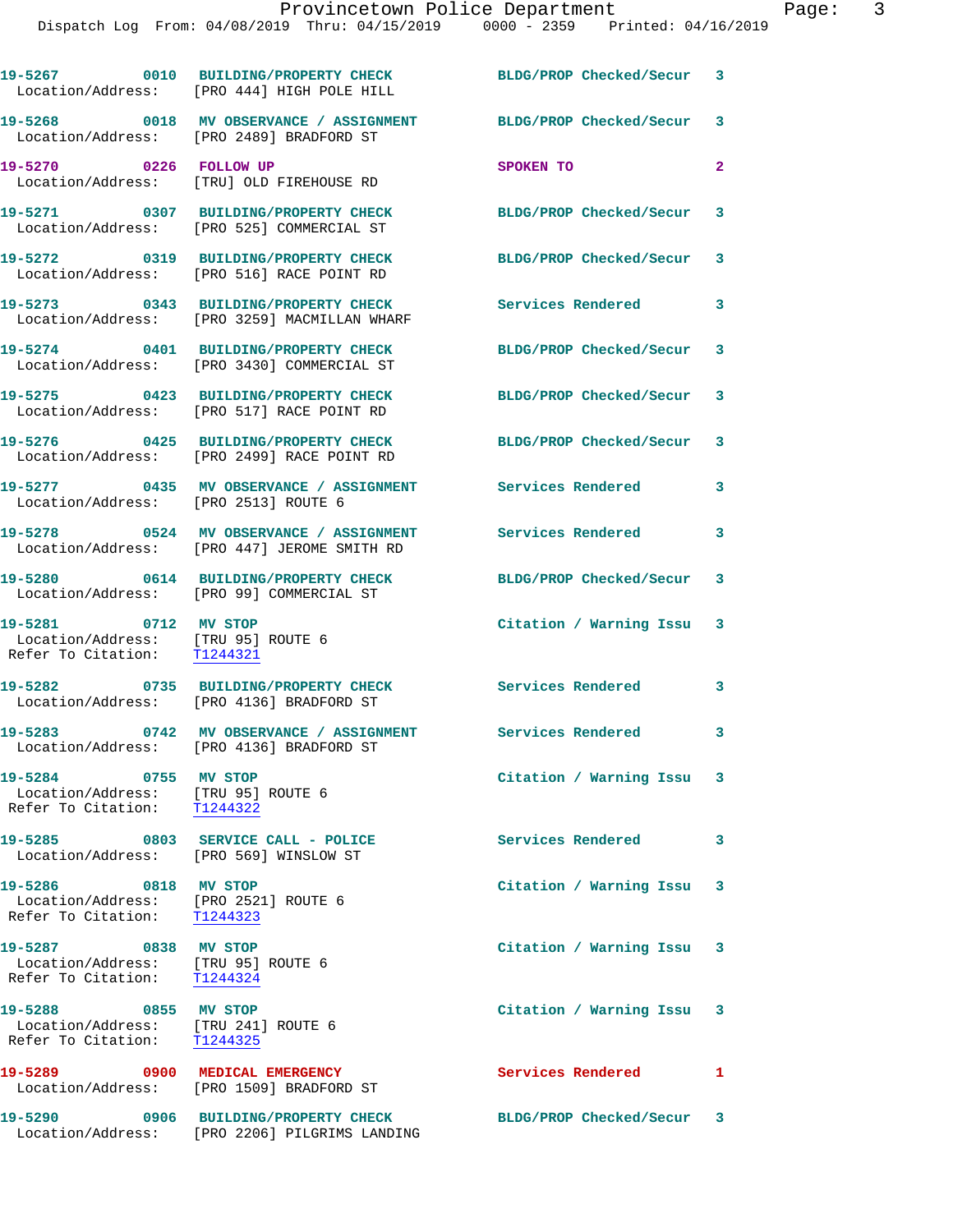**19-5291 0924 MV STOP Citation / Warning Issu 3**  Location/Address: [TRU 241] ROUTE 6 Refer To Citation: T1244326 **19-5292 0941 MV STOP Citation / Warning Issu 3**  Location/Address: [PRO 3440] ROUTE 6 Refer To Citation: T1244327 **19-5293 0952 MV STOP Citation / Warning Issu 3**  Location/Address: [PRO 2513] ROUTE 6 Refer To Citation: T1244328 **19-5295 0957 ANIMAL CALL Services Rendered 2**  Location/Address: [PRO 3259] MACMILLAN WHARF **19-5294 1000 MV STOP Citation / Warning Issu 3**  Location/Address: [PRO 539] SHANK PAINTER RD Refer To Citation: T1244329 **19-5296 1019 MV OBSERVANCE / ASSIGNMENT Services Rendered 3**  Location/Address: BRADFORD ST + ALLERTON ST **19-5297 1044 MEDICAL EMERGENCY Transported to Hospital 1**  Location/Address: [PRO 440] HARRY KEMP WAY **19-5298 1051 MV OBSERVANCE / ASSIGNMENT Services Rendered 3**  Location/Address: [PRO 761] BRADFORD ST **19-5299 1053 MV STOP VERBAL WARNING 3**  Location/Address: BRADFORD ST Refer To Citation: 19-353-CN **19-5300 1114 MV STOP Citation / Warning Issu 3**  Location/Address: [PRO 539] SHANK PAINTER RD Refer To Citation: T1244300 **19-5301 1126 ASSIST DEPARTMENT / MUTUAL AID SPOKEN TO 3**  Location/Address: [PRO 625] DEWEY AVE **19-5304 1337 BUILDING/PROPERTY CHECK Services Rendered 3**  Location/Address: [PRO 2206] PILGRIMS LANDING **19-5305 1342 SERVICE CALL - POLICE BLDG/PROP Checked/Secur 3**  Location/Address: [PRO 2304] COMMERCIAL ST **19-5309 1511 ALARM - GENERAL False Alarm 1**  Location/Address: [PRO 3761] COMMERCIAL ST **19-5308 1512 MV OBSERVANCE / ASSIGNMENT Services Rendered 3**  Location/Address: [PRO 3440] ROUTE 6 **19-5310 1537 MV STOP VERBAL WARNING 3**  Location/Address: [PRO 2513] ROUTE 6 Refer To Citation: 19-354-CN 19-5312 1601 PARK, WALK & TALK **Services Rendered** 3 Location/Address: [PRO 105] COMMERCIAL ST **19-5313 1614 BUILDING/PROPERTY CHECK Services Rendered 3**  Location/Address: [PRO 3430] COMMERCIAL ST **19-5314 1620 LARCENY / FORGERY / FRAUD Services Rendered 2**  Location/Address: [PRO 122] COMMERCIAL ST 19-5316 1741 COMPLAINT - GENERAL **Services Rendered** 3 Location/Address: [PRO 1895] BRADFORD ST **19-5317 1744 HARASSMENT / THREATS Services Rendered 2**  Location/Address: [PRO 175] COMMERCIAL ST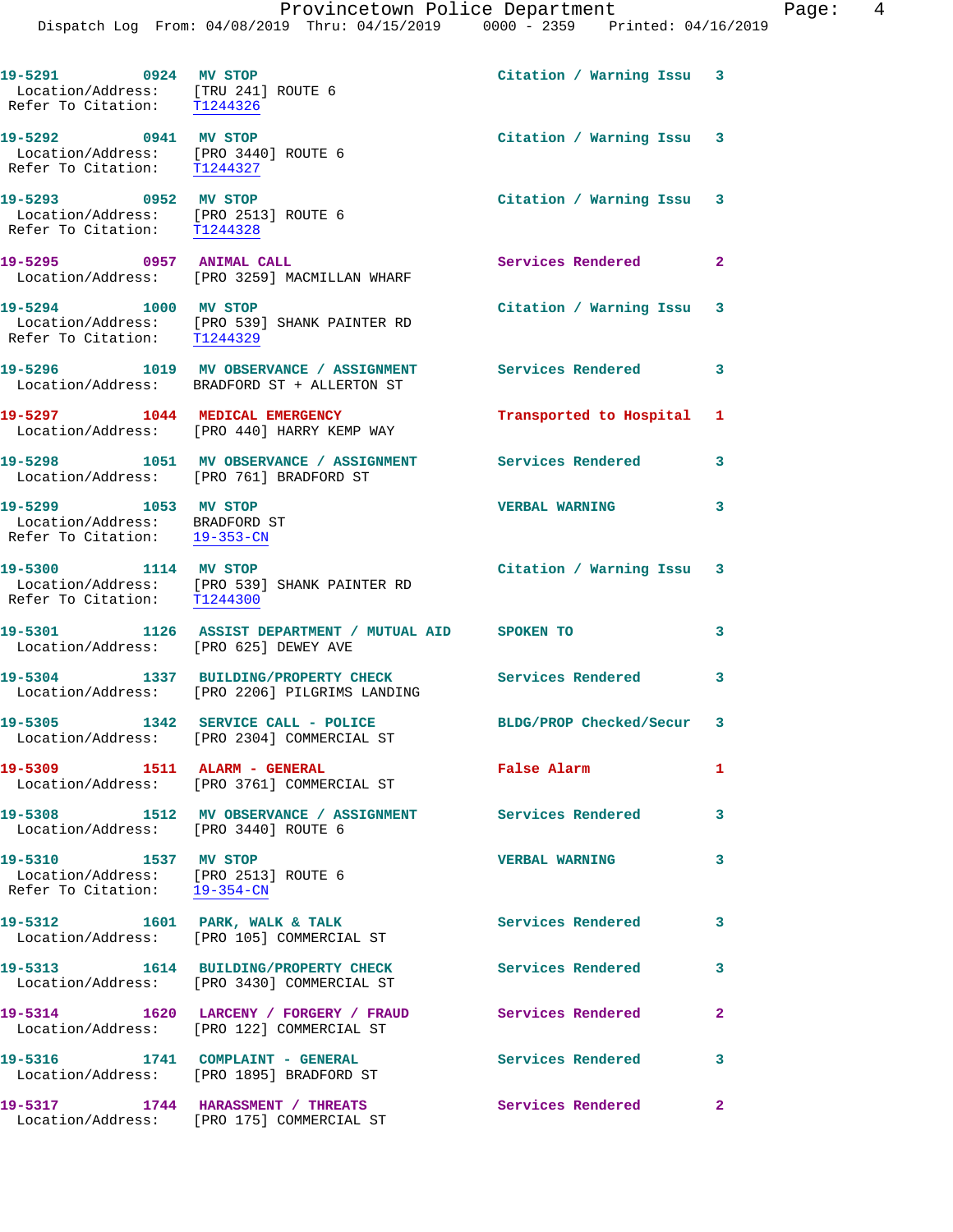|                                       | Provincetown Police Department<br>Dispatch Log From: 04/08/2019 Thru: 04/15/2019 0000 - 2359 Printed: 04/16/2019 |                                             |              | Page: 5 |  |
|---------------------------------------|------------------------------------------------------------------------------------------------------------------|---------------------------------------------|--------------|---------|--|
| Location/Address: GARFIELD ST         | 19-5318 1808 LANDLORD / TENANT Services Rendered                                                                 |                                             | $\mathbf{2}$ |         |  |
|                                       | 19-5319 1914 MV STOP 1908 2012 Services Rendered 3<br>Location/Address: [PRO 542] SHANK PAINTER RD               |                                             |              |         |  |
|                                       | 19-5320 1936 BUILDING/PROPERTY CHECK Services Rendered<br>Location/Address: [PRO 539] SHANK PAINTER RD           |                                             | $\mathbf{3}$ |         |  |
|                                       | 19-5321 2027 SERVICE CALL - POLICE Services Rendered<br>Location/Address: RYDER ST + COMMERCIAL ST               |                                             | $\mathbf{3}$ |         |  |
|                                       | 19-5322 2230 BUILDING/PROPERTY CHECK BLDG/PROP Checked/Secur 3<br>Location/Address: [PRO 519] RACE POINT RD      |                                             |              |         |  |
| For Date: $04/10/2019$ - Wednesday    |                                                                                                                  |                                             |              |         |  |
|                                       | 19-5323 0028 BUILDING/PROPERTY CHECK BLDG/PROP Checked/Secur 3<br>Location/Address: [PRO 545] SHANK PAINTER RD   |                                             |              |         |  |
|                                       | 19-5324 0036 BUILDING/PROPERTY CHECK BLDG/PROP Checked/Secur 3<br>Location/Address: [PRO 413] CONWELL ST         |                                             |              |         |  |
|                                       | 19-5325 0036 BUILDING/PROPERTY CHECK BLDG/PROP Checked/Secur 3<br>Location/Address: [PRO 1778] SHANK PAINTER RD  |                                             |              |         |  |
|                                       | 19-5326 0109 BUILDING/PROPERTY CHECK BLDG/PROP Checked/Secur 3<br>Location/Address: [PRO 2490] PROVINCELANDS RD  |                                             |              |         |  |
|                                       | 19-5327 0113 BUILDING/PROPERTY CHECK Services Rendered 3<br>Location/Address: [PRO 3259] MACMILLAN WHARF         |                                             |              |         |  |
|                                       | 19-5328 0119 BUILDING/PROPERTY CHECK BLDG/PROP Checked/Secur 3<br>Location/Address: [PRO 526] RYDER ST EXT       |                                             |              |         |  |
|                                       | 19-5329 0124 BUILDING/PROPERTY CHECK BLDG/PROP Checked/Secur 3<br>Location/Address: [PRO 2483] COMMERCIAL ST     |                                             |              |         |  |
|                                       | 19-5330 0137 MV OBSERVANCE / ASSIGNMENT Services Rendered 3<br>Location/Address: [PRO 2494] BRADFORD ST          |                                             |              |         |  |
|                                       | 19-5331 0149 BUILDING/PROPERTY CHECK BLDG/PROP Checked/Secur 3<br>Location/Address: [PRO 3430] COMMERCIAL ST     |                                             |              |         |  |
|                                       | 19-5332 0151 BUILDING/PROPERTY CHECK BLDG/PROP Checked/Secur 3<br>Location/Address: [PRO 2977] COMMERCIAL ST     |                                             |              |         |  |
| Location/Address: [PRO 2513] ROUTE 6  | 19-5333 6156 MV OBSERVANCE / ASSIGNMENT Services Rendered 3                                                      |                                             |              |         |  |
|                                       | 19-5334 0226 BUILDING/PROPERTY CHECK BLDG/PROP Checked/Secur 3<br>Location/Address: [PRO 2859] BRADFORD ST       |                                             |              |         |  |
| Location/Address: [PRO 512] PRINCE ST | 19-5335 0310 BUILDING/PROPERTY CHECK BLDG/PROP Checked/Secur 3                                                   |                                             |              |         |  |
|                                       | 19-5336 0344 BUILDING/PROPERTY CHECK BLDG/PROP Checked/Secur 3<br>Location/Address: [PRO 3259] MACMILLAN WHARF   |                                             |              |         |  |
| Location/Address: [PRO 2513] ROUTE 6  | 19-5337 0354 MV OBSERVANCE / ASSIGNMENT Services Rendered 3                                                      |                                             |              |         |  |
|                                       | 19-5338 0416 ALARM - GENERAL<br>Location/Address: [PRO 346] COMMERCIAL ST                                        | False Alarm <b>Exercise Service Service</b> | 1            |         |  |
|                                       | 19-5339 0447 BUILDING/PROPERTY CHECK Services Rendered 3<br>Location/Address: [PRO 106] COMMERCIAL ST            |                                             |              |         |  |
|                                       | 19-5340 0458 MV OBSERVANCE / ASSIGNMENT Services Rendered 3<br>Location/Address: [PRO 2513] ROUTE 6              |                                             |              |         |  |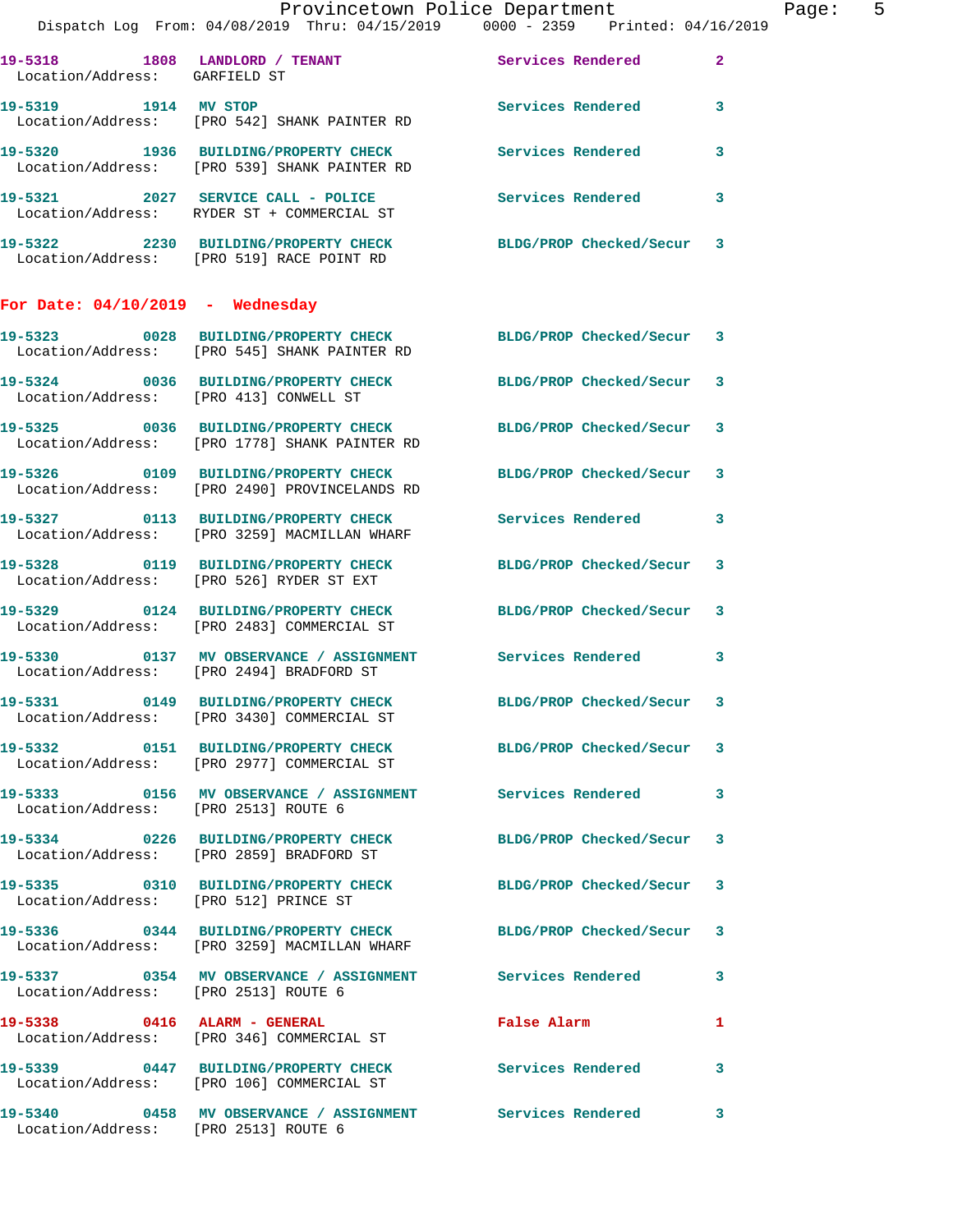|                                                                          | 19-5341 0520 PARK, WALK & TALK<br>Location/Address: [PRO 539] SHANK PAINTER RD                                  | Services Rendered 3       |                |
|--------------------------------------------------------------------------|-----------------------------------------------------------------------------------------------------------------|---------------------------|----------------|
|                                                                          | 19-5342 0545 BUILDING/PROPERTY CHECK<br>Location/Address: [PRO 2540] RACE POINT RD                              | BLDG/PROP Checked/Secur 3 |                |
|                                                                          | 19-5343 0556 BUILDING/PROPERTY CHECK BLDG/PROP Checked/Secur 3<br>Location/Address: [PRO 1778] SHANK PAINTER RD |                           |                |
|                                                                          | 19-5344 0634 BUILDING/PROPERTY CHECK Services Rendered<br>Location/Address: [PRO 2493] BRADFORD ST              |                           | 3              |
|                                                                          | 19-5345 0727 MV OBSERVANCE / ASSIGNMENT Services Rendered<br>Location/Address: [PRO 4136] BRADFORD ST           |                           | 3              |
| Location/Address: COMMERCIAL ST                                          | $19-5346$ 0748 COMPLAINT - GENERAL                                                                              | SPOKEN TO                 | 3              |
|                                                                          | 19-5347 0811 SERVICE CALL - POLICE<br>Location/Address: [PRO 569] WINSLOW ST                                    | <b>Services Rendered</b>  | 3              |
| Location/Address: BRADFORD ST EXT                                        | 19-5348 6833 MV OBSERVANCE / ASSIGNMENT Services Rendered                                                       |                           | 3              |
|                                                                          | 19-5349 0834 LARCENY / FORGERY / FRAUD<br>Location/Address: [PRO 1651] DAGGETT LN                               | <b>SPOKEN TO</b>          | $\mathbf{2}$   |
| Location/Address: [PRO 3287] ROUTE 6                                     | 19-5353 0900 BUILDING/PROPERTY CHECK                                                                            | BLDG/PROP Checked/Secur 3 |                |
| 19-5350 0905 MEDICAL EMERGENCY<br>Location/Address: [PRO 1153] WILLOW DR |                                                                                                                 | Transported to Hospital 1 |                |
| 19-5351 0922 MEDICAL EMERGENCY<br>Location/Address: [PRO 3222] ALDEN ST  |                                                                                                                 | Transported to Hospital 1 |                |
| 19-5354 0951 ANIMAL CALL                                                 | Location/Address: [PRO 2645] SHANK PAINTER RD                                                                   | Services Rendered         | $\mathbf{2}$   |
| 19-5355 1008 ANIMAL CALL                                                 | Location/Address: [PRO 542] SHANK PAINTER RD                                                                    | <b>SPOKEN TO</b>          | $\overline{2}$ |
| 19-5356 1013 ANIMAL CALL                                                 | Location/Address: [PRO 1522] BRADFORD ACRES RD                                                                  | Services Rendered 2       |                |
|                                                                          | 19-5357 1044 PARK, WALK & TALK<br>Location/Address: [PRO 285] COMMERCIAL ST                                     | Services Rendered         | 3              |
| Location/Address: BREWSTER ST                                            | 19-5358 1044 PARKING COMPLAINT                                                                                  | SPOKEN TO                 | $\mathbf{3}$   |
| 19-5359 1054 VANDALISM                                                   | Location/Address: [PRO 3317] CEMETERY RD                                                                        | Services Rendered         | 3              |
|                                                                          | 19-5360 1105 ASSIST DEPARTMENT / MUTUAL AID Services Rendered<br>Location: [OT] EDGARTOWN                       |                           | 3              |
| 19-5361 1127 ASSIST CITIZEN                                              | Location/Address: [PRO 1173] WINTHROP ST                                                                        | <b>Services Rendered</b>  | $\mathbf{3}$   |
| 19-5362 1146 GENERAL INFO                                                | Location/Address: [PRO 542] SHANK PAINTER RD                                                                    | No Action Required        | 3              |
| 19-5365 1236 MEDICAL EMERGENCY                                           | Location/Address: [PRO 658] MOZART AVE                                                                          | Transported to Hospital 1 |                |
| Location/Address: [PRO 571] ALDEN ST                                     | 19-5366 1237 BUILDING/PROPERTY CHECK BLDG/PROP Checked/Secur 3                                                  |                           |                |
| 19-5368 1314 FOLLOW UP                                                   |                                                                                                                 | No Action Required 2      |                |
|                                                                          |                                                                                                                 |                           |                |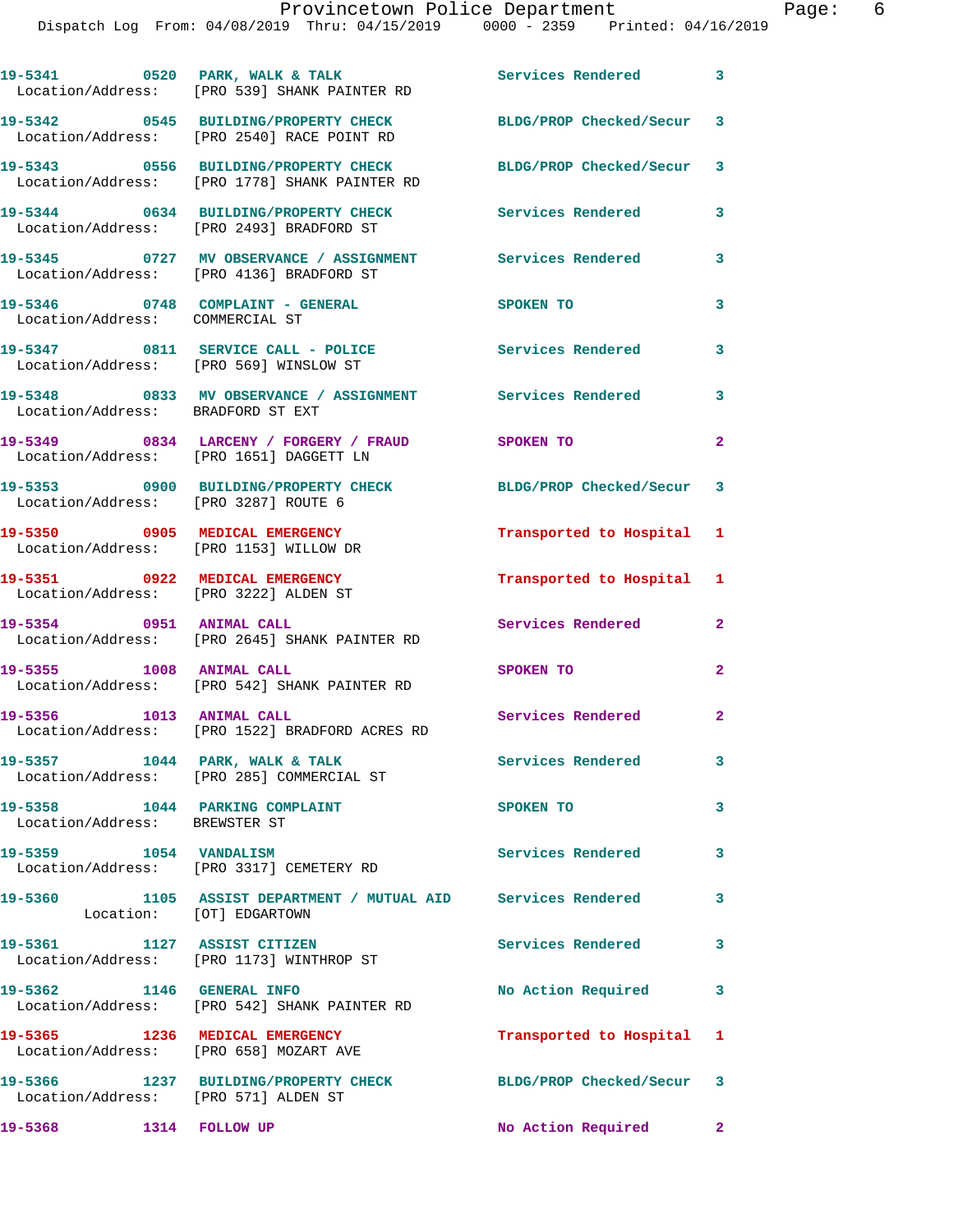|                                                                                                                    | Dispatch Log From: 04/08/2019 Thru: 04/15/2019 0000 - 2359 Printed: 04/16/2019                                   | Provincetown Police Department |              | Page: 7 |  |
|--------------------------------------------------------------------------------------------------------------------|------------------------------------------------------------------------------------------------------------------|--------------------------------|--------------|---------|--|
|                                                                                                                    | Location/Address: [PRO 542] SHANK PAINTER RD                                                                     |                                |              |         |  |
|                                                                                                                    | 19-5369 1335 MV OBSERVANCE / ASSIGNMENT No Action Required 3<br>Location/Address: BRADFORD ST EXT + W VINE ST    |                                |              |         |  |
|                                                                                                                    | 19-5371 1346 COMPLAINT - GENERAL<br>Location/Address: [PRO 175] COMMERCIAL ST                                    | SPOKEN TO                      | 3            |         |  |
| 19-5372 1353 ANIMAL CALL                                                                                           | Location/Address: [PRO 2645] SHANK PAINTER RD                                                                    | Services Rendered 2            |              |         |  |
|                                                                                                                    | 19-5373 1432 FOLLOW UP<br>Location/Address: [PRO 3296] SHANK PAINTER RD                                          | Services Rendered              | $\mathbf{2}$ |         |  |
|                                                                                                                    | 19-5375 1521 PARK, WALK & TALK 1997 Services Rendered 3<br>Location/Address: [PRO 105] COMMERCIAL ST             |                                |              |         |  |
|                                                                                                                    | 19-5376 1644 MEDICAL EMERGENCY<br>Location/Address: [PRO 105] COMMERCIAL ST                                      | Transported to Hospital 1      |              |         |  |
|                                                                                                                    | 19-5377 1653 MV OBSERVANCE / ASSIGNMENT Services Rendered<br>Location/Address: ROUTE 6 + MAYFLOWER AVE           |                                | 3            |         |  |
| 19-5379 1724 MV STOP<br>Location/Address: ROUTE 6<br>Refer To Citation: 19-355-CN                                  |                                                                                                                  | <b>VERBAL WARNING</b>          | 3            |         |  |
| Location/Address: BRADFORD ST                                                                                      | 19-5380 1725 MV OBSERVANCE / ASSIGNMENT Services Rendered                                                        |                                | 3            |         |  |
|                                                                                                                    | 19-5381 1727 MEDICAL EMERGENCY 1 PATIENT REFUSAL 1<br>Location/Address: [PRO 3296] SHANK PAINTER RD              |                                |              |         |  |
|                                                                                                                    | 19-5382 1854 MV OBSERVANCE / ASSIGNMENT Services Rendered<br>Location/Address: COMMERCIAL ST + SNAIL RD          |                                | 3            |         |  |
| 19-5383 2000 MV STOP                                                                                               | Location/Address: BRADFORD ST + WASHINGTON AVE Refer To Citation: $19-356-CN$                                    | <b>VERBAL WARNING</b>          | 3            |         |  |
|                                                                                                                    | 19-5385 2012 BUILDING/PROPERTY CHECK BLDG/PROP Checked/Secur 3<br>Location/Address: [PRO 958] JEROME SMITH RD    |                                |              |         |  |
|                                                                                                                    | 19-5386 2023 MV OBSERVANCE / ASSIGNMENT Services Rendered 3<br>Location/Address: [PRO 4136] BRADFORD ST          |                                |              |         |  |
| 19-5387 2039 MV STOP<br>Location/Address: PRINCE ST<br>Refer To Citation: 19-357-CN<br>Refer To Citation: T1244307 |                                                                                                                  | Citation / Warning Issu 3      |              |         |  |
|                                                                                                                    | 19-5388 2152 ALARM - GENERAL Services Rendered 1<br>Location/Address: [PRO 346] COMMERCIAL ST                    |                                |              |         |  |
| For Date: $04/11/2019$ - Thursday                                                                                  |                                                                                                                  |                                |              |         |  |
|                                                                                                                    | 19-5389 0033 PARK, WALK & TALK<br>Location/Address: [PRO 1778] SHANK PAINTER RD                                  | BLDG/PROP Checked/Secur 3      |              |         |  |
|                                                                                                                    | 19-5390 0038 PARK, WALK & TALK<br>Location/Address: [PRO 539] SHANK PAINTER RD                                   | <b>Services Rendered</b> 3     |              |         |  |
|                                                                                                                    | 19-5391 0103 BUILDING/PROPERTY CHECK Services Rendered<br>Location/Address: [PRO 2977] COMMERCIAL ST             |                                | 3            |         |  |
|                                                                                                                    | 19-5392 0105 BUILDING/PROPERTY CHECK BLDG/PROP Checked/Secur 3<br>Location/Address: [PRO 75] CAPTAIN BERTIES WAY |                                |              |         |  |
|                                                                                                                    | 19-5393 0114 BUILDING/PROPERTY CHECK BLDG/PROP Checked/Secur 3<br>Location/Address: [PRO 526] RYDER ST EXT       |                                |              |         |  |
|                                                                                                                    |                                                                                                                  |                                |              |         |  |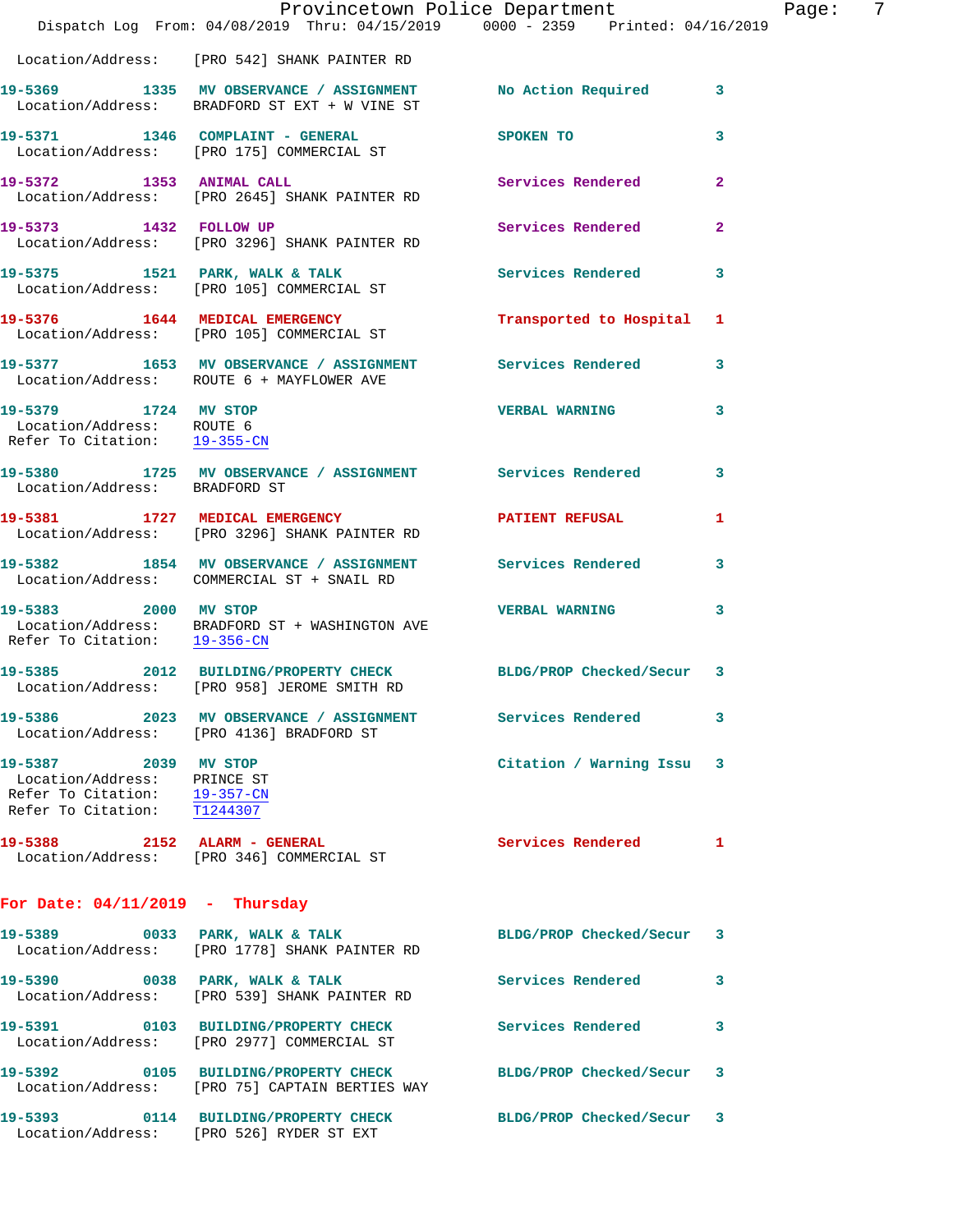|                                                             | 19-5394 0138 SUSPICIOUS ACTIVITY<br>Location/Address: [PRO 106] COMMERCIAL ST                            | SPOKEN TO                 | $\mathbf{2}$ |
|-------------------------------------------------------------|----------------------------------------------------------------------------------------------------------|---------------------------|--------------|
|                                                             | 19-5395 0221 SUSPICIOUS ACTIVITY<br>Location/Address: [PRO 2490] PROVINCELANDS RD                        | <b>VERBAL WARNING</b>     | $\mathbf{2}$ |
|                                                             | 19-5396 0231 BUILDING/PROPERTY CHECK<br>Location/Address: [PRO 530] SHANK PAINTER RD                     | BLDG/PROP Checked/Secur   | 3            |
|                                                             | 19-5397 0520 BUILDING/PROPERTY CHECK<br>Location/Address: [PRO 2500] COMMERCIAL ST                       | <b>Services Rendered</b>  | 3            |
|                                                             | 19-5398 0526 BUILDING/PROPERTY CHECK<br>Location/Address: [PRO 526] RYDER ST EXT                         | <b>Services Rendered</b>  | 3            |
|                                                             | 19-5399 		 0527 MV OBSERVANCE / ASSIGNMENT Services Rendered<br>Location/Address: [PRO 2489] BRADFORD ST |                           | 3            |
|                                                             |                                                                                                          |                           | 3            |
| Location/Address: [PRO 569] WINSLOW ST                      | 19-5401 0804 SERVICE CALL - POLICE                                                                       | Services Rendered         | 3            |
|                                                             | 19-5402 0819 MEDICAL EMERGENCY<br>Location/Address: [PRO 440] HARRY KEMP WAY                             | Transported to Hospital 1 |              |
|                                                             | 19-5405 0926 MV OBSERVANCE / ASSIGNMENT<br>Location/Address: [PRO 2380] CREEK HILL RD                    | <b>Services Rendered</b>  | 3            |
| Location/Address: [PRO 3287] ROUTE 6                        | 19-5406 0944 BUILDING/PROPERTY CHECK                                                                     | BLDG/PROP Checked/Secur 3 |              |
|                                                             | 19-5407 1004 SUSPICIOUS ACTIVITY<br>Location/Address: [PRO 1260] COMMERCIAL ST                           | Could Not Locate          | $\mathbf{2}$ |
| 19-5408 1022 ANIMAL CALL                                    | Location/Address: [PRO 1349] COMMERCIAL ST                                                               | Services Rendered         | $\mathbf{2}$ |
|                                                             | 19-5409 1044 BUILDING/PROPERTY CHECK<br>Location/Address: [PRO 2898] JEROME SMITH RD                     | BLDG/PROP Checked/Secur   | 3            |
| 1049 FOLLOW UP<br>19-5410                                   | Location/Address: [PRO 542] SHANK PAINTER RD                                                             | Services Rendered         | $\mathbf{2}$ |
| 19-5411 1107 FOLLOW UP                                      | Location/Address: [PRO 3908] COMMERCIAL ST                                                               | Services Rendered         | $\mathbf{2}$ |
|                                                             | 19-5413 1133 ALARM - FIRE<br>Location/Address: [PRO 2977] COMMERCIAL ST                                  | False Alarm               | 1            |
| Location/Address: [PRO 569] WINSLOW ST                      | 19-5414 1154 SERVICE CALL - POLICE                                                                       | Services Rendered         | 3            |
|                                                             | 19-5416 1321 COMPLAINT - GENERAL<br>Location/Address: [PRO 837] COMMERCIAL ST                            | Services Rendered         | 3            |
| 19-5417 1335 ANIMAL CALL<br>Location/Address: COMMERCIAL ST |                                                                                                          | SPOKEN TO                 | $\mathbf{2}$ |
| 19-5418    1348    FOLLOW UP                                | Location/Address: [PRO 3908] COMMERCIAL ST                                                               | Services Rendered         | $\mathbf{2}$ |
| 19-5422 1524 HAZARDS<br>Location/Address: ROUTE 6           |                                                                                                          | Removed Hazard            | $\mathbf{2}$ |
| Location/Address: [PRO 3440] ROUTE 6                        | 19-5423 1530 MV OBSERVANCE / ASSIGNMENT Services Rendered                                                |                           | 3            |
| 19-5424 1620 PARK, WALK & TALK                              |                                                                                                          | <b>Services Rendered</b>  | 3            |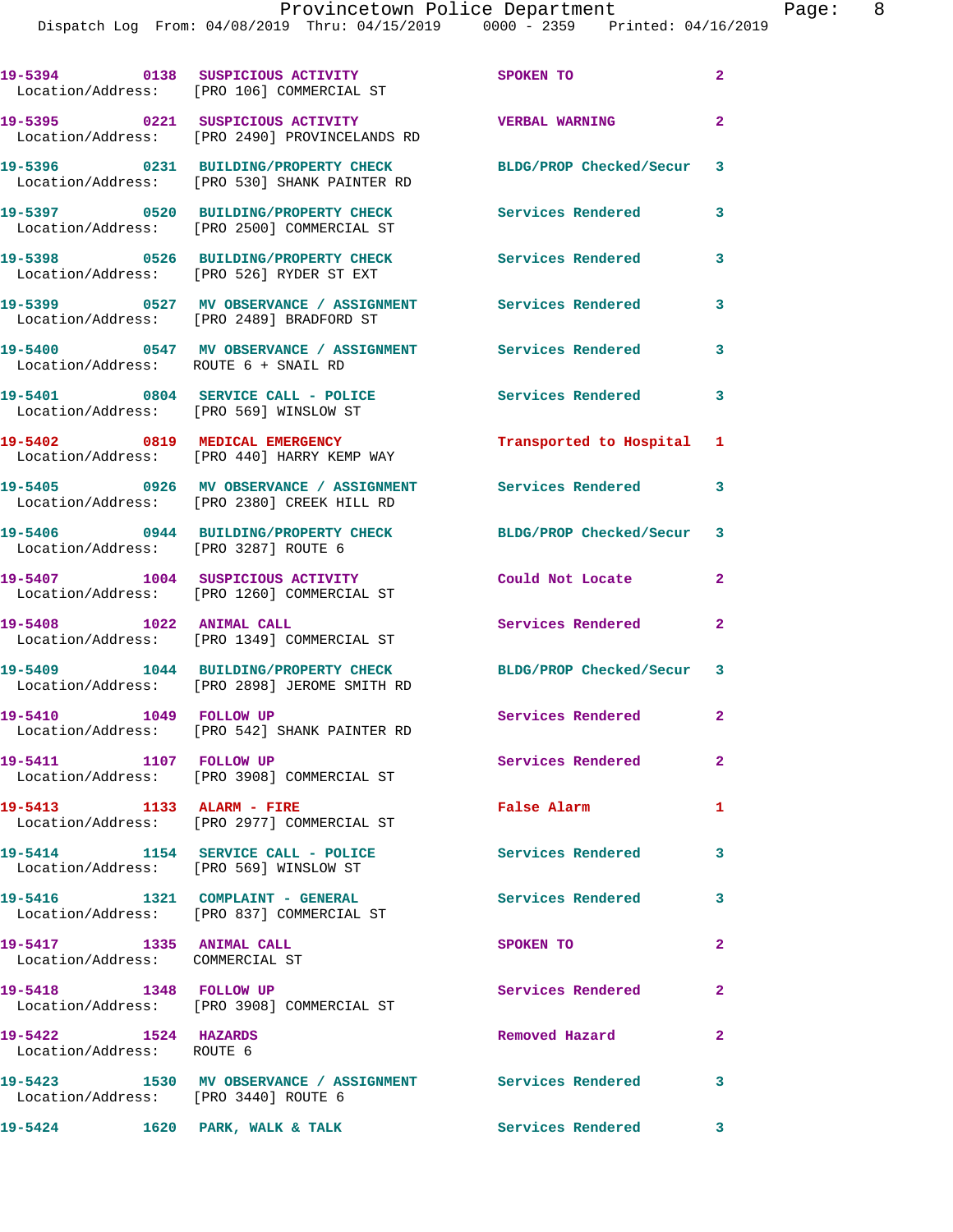|                                                                       | Dispatch Log From: 04/08/2019 Thru: 04/15/2019 0000 - 2359 Printed: 04/16/2019                                                 | Provincetown Police Department |                | Page: | 9 |
|-----------------------------------------------------------------------|--------------------------------------------------------------------------------------------------------------------------------|--------------------------------|----------------|-------|---|
|                                                                       | Location/Address: [PRO 3870] COMMERCIAL ST                                                                                     |                                |                |       |   |
|                                                                       | 19-5425 1632 BUILDING/PROPERTY CHECK BLDG/PROP Checked/Secur $\,$ 3 Location/Address: [PRO 4081] COURT ST                      |                                |                |       |   |
|                                                                       | 19-5426 1658 MV COLLISION 2008 Services Rendered 1<br>Location/Address: [PRO 272] COMMERCIAL ST<br>Refer To Accident: 19-18-AC |                                |                |       |   |
|                                                                       | 19-5427 1713 BUILDING/PROPERTY CHECK Services Rendered<br>Location/Address: [PRO 3296] SHANK PAINTER RD                        |                                | $\mathbf{3}$   |       |   |
|                                                                       | 19-5428 1757 ANIMAL CALL<br>Location/Address: ROUTE 6 + HOWLAND ST                                                             | Services Rendered              | $\overline{2}$ |       |   |
|                                                                       | 19-5431 1825 MEDICAL EMERGENCY PATIENT REFUSAL<br>Location/Address: [PRO 1952] COMMERCIAL ST                                   |                                | 1              |       |   |
|                                                                       | 19-5432 1937 ASSIST CITIZEN<br>Location/Address: [PRO 1488] PEARL ST                                                           | Services Rendered              | 3              |       |   |
| 19-5433 2002 ASSIST CITIZEN                                           | Location/Address: [PRO 2169] COMMERCIAL ST                                                                                     | SPOKEN TO                      | 3              |       |   |
|                                                                       | 19-5434 2028 MV STOP<br>Location/Address: [PRO 2633] HOWLAND ST<br>Refer To Citation: 19-358-CN                                | <b>VERBAL WARNING</b>          | 3              |       |   |
| Location/Address: [PRO 521] ROUTE 6<br>Refer To Citation: $19-359-CN$ | 19-5435 2039 MV STOP                                                                                                           | <b>VERBAL WARNING</b>          | 3              |       |   |
|                                                                       | 19-5436 2043 COMPLAINT - GENERAL Services Rendered<br>Location/Address: [PRO 3331] COMMERCIAL ST                               |                                | 3              |       |   |
|                                                                       | 19-5437 2051 ASSIST CITIZEN<br>Location/Address: [PRO 2364] COMMERCIAL ST                                                      | Services Rendered              | 3              |       |   |
|                                                                       | 19-5438 2055 BUILDING/PROPERTY CHECK Services Rendered<br>Location/Address: [PRO 526] RYDER ST EXT                             |                                | $\mathbf{3}$   |       |   |
| 19-5440                                                               | 2110 MV OBSERVANCE / ASSIGNMENT<br>Location/Address: [PRO 2521] ROUTE 6                                                        | Services Rendered              | 3              |       |   |
| Refer To Citation: $19-360-CN$                                        | 19-5441 2200 MV STOP<br>Location/Address: [PRO 539] SHANK PAINTER RD                                                           | <b>VERBAL WARNING</b>          | 3              |       |   |
|                                                                       | 19-5442 2206 ASSIST CITIZEN<br>Location/Address: [PRO 2343] BREWSTER ST                                                        | Services Rendered              | 3              |       |   |
|                                                                       | 19-5444 2224 MEDICAL EMERGENCY<br>Location/Address: [PRO 507] PEARL ST                                                         | <b>PATIENT REFUSAL</b>         | 1              |       |   |
| Location/Address: [PRO 507] PEARL ST                                  | 19-5445 2245 MEDICAL EMERGENCY                                                                                                 | <b>PATIENT REFUSAL</b>         | 1              |       |   |
| For Date: $04/12/2019$ - Friday                                       |                                                                                                                                |                                |                |       |   |
|                                                                       | 19-5447 0148 MEDICAL EMERGENCY<br>Location/Address: [PRO 542] SHANK PAINTER RD                                                 | <b>PATIENT REFUSAL</b>         | 1              |       |   |
|                                                                       | 19-5448 0257 BUILDING/PROPERTY CHECK Services Rendered<br>Location/Address: [PRO 530] SHANK PAINTER RD                         |                                | 3              |       |   |
|                                                                       | 19-5449 0612 MV DISABLED<br>Location/Address: ROUTE 6 + HOWLAND ST                                                             | Services Rendered              | $\mathbf{2}$   | 1     |   |
| 19-5450 0802 AT SCHOOL                                                | Location/Address: [PRO 569] WINSLOW ST                                                                                         | Services Rendered              | 3              |       |   |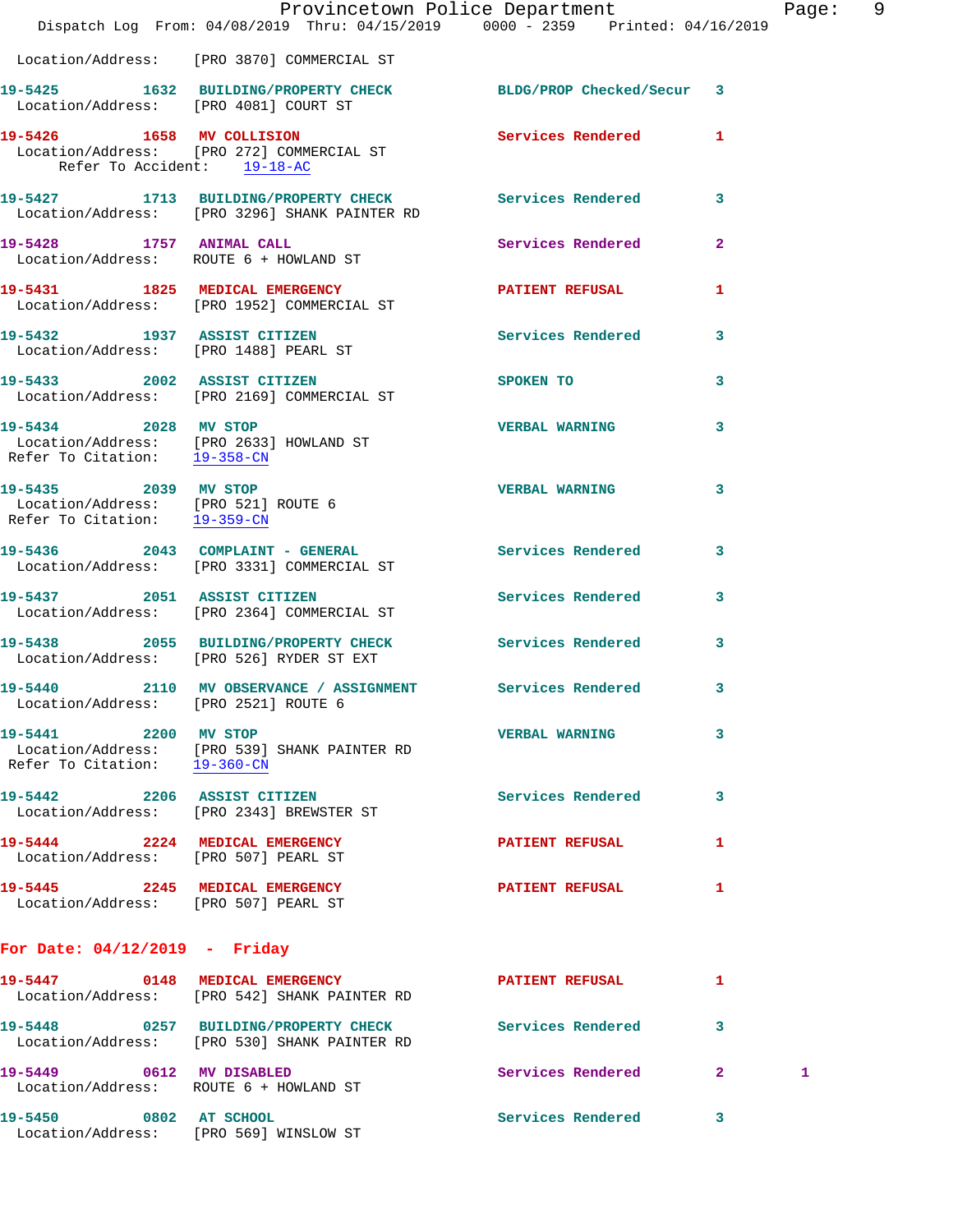|                                                                   | 19-5451 0805 BUILDING/PROPERTY CHECK BLDG/PROP Checked/Secur 3<br>Location/Address: [PRO 3296] SHANK PAINTER RD |                           |                            |
|-------------------------------------------------------------------|-----------------------------------------------------------------------------------------------------------------|---------------------------|----------------------------|
|                                                                   | 19-5452 0818 SERVICE CALL - POLICE<br>Location/Address: [PRO 542] SHANK PAINTER RD                              | <b>Services Rendered</b>  | $\overline{\mathbf{3}}$    |
|                                                                   | 19-5453 0832 PARK, WALK & TALK<br>Location/Address: [PRO 3741] COMMERCIAL ST                                    | <b>Services Rendered</b>  | 3                          |
| 19-5454 0834 LOST IPHONE                                          | Location/Address: [PRO 542] SHANK PAINTER RD                                                                    | Services Rendered         | 3                          |
|                                                                   | 19-5455 0845 MV COMPLAINT<br>Location/Address: DYER ST + COMMERCIAL ST                                          | Services Rendered         | $\mathbf{2}$               |
|                                                                   | 19-5457 0858 HARASSMENT / THREATS<br>Location/Address: [PRO 3296] SHANK PAINTER RD                              | Services Rendered         | $\mathbf{2}$               |
|                                                                   | 19-5458 0912 MV COMPLAINT<br>Location/Address: [PRO 175] COMMERCIAL ST                                          | Services Rendered         | $\mathbf{2}$               |
| 19-5459 0941 MV COMPLAINT                                         | Location/Address: [PRO 182] COMMERCIAL ST                                                                       | Services Rendered         | $\mathbf{2}$               |
| Location/Address: [PRO 3287] ROUTE 6                              | 19-5460 0950 BUILDING/PROPERTY CHECK                                                                            | BLDG/PROP Checked/Secur 3 |                            |
| Location/Address: [PRO 571] ALDEN ST                              | 19-5461 1007 BUILDING/PROPERTY CHECK                                                                            | BLDG/PROP Checked/Secur 3 |                            |
|                                                                   | 19-5462 1014 LOST VARIOUS ITEMS<br>Location/Address: [PRO 542] SHANK PAINTER RD                                 | Services Rendered         | $\overline{\mathbf{3}}$    |
|                                                                   | 19-5463 1021 PARK, WALK & TALK<br>Location/Address: [PRO 537] SHANK PAINTER RD                                  | <b>Services Rendered</b>  | 3                          |
| Location/Address: ROUTE 6                                         | 19-5464 1026 MV OBSERVANCE / ASSIGNMENT Services Rendered 3                                                     |                           |                            |
|                                                                   | 19-5466 1049 MV COMPLAINT<br>Location/Address: [PRO 597] COMMERCIAL ST                                          | Services Rendered         | $\mathbf{2}$               |
|                                                                   | 19-5467 1133 MEDICAL EMERGENCY<br>Location/Address: [PRO 440] HARRY KEMP WAY                                    | Transported to Hospital 1 |                            |
| 19-5468 1136 MV COMPLAINT                                         | Location/Address: CEMETERY RD + ALDEN ST                                                                        | Services Rendered         | $\mathbf{2}$               |
|                                                                   | 19-5469 1154 LOST CHECKBOOK<br>Location/Address: [PRO 542] SHANK PAINTER RD                                     | <b>Services Rendered</b>  | 3                          |
| 19-5470 1208 HAZARDS                                              | Location/Address: [PRO 3260] BRADFORD ST EXT                                                                    | Services Rendered         | $\mathbf{2}$               |
| 19-5471 1235 MV COMPLAINT<br>Location/Address: [PRO 2521] ROUTE 6 |                                                                                                                 | Services Rendered         | $\mathbf{2}$               |
| 19-5472 1257 MV COLLISION<br>Refer To Accident: 19-19-AC          | Location/Address: [PRO 440] HARRY KEMP WAY                                                                      | <b>Services Rendered</b>  | 1                          |
|                                                                   | 19-5474 1347 COMPLAINT - GENERAL<br>Location/Address: [PRO 2420] BRADFORD ST                                    | <b>Services Rendered</b>  | $\overline{\phantom{a}}$ 3 |
| Location/Address: [PRO 569] WINSLOW ST                            | 19-5476 1500 SERVICE CALL - POLICE                                                                              | <b>Services Rendered</b>  | 3                          |
|                                                                   | 19-5475 1505 BUILDING/PROPERTY CHECK BLDG/PROP Checked/Secur 3<br>Location/Address: [PRO 3296] SHANK PAINTER RD |                           |                            |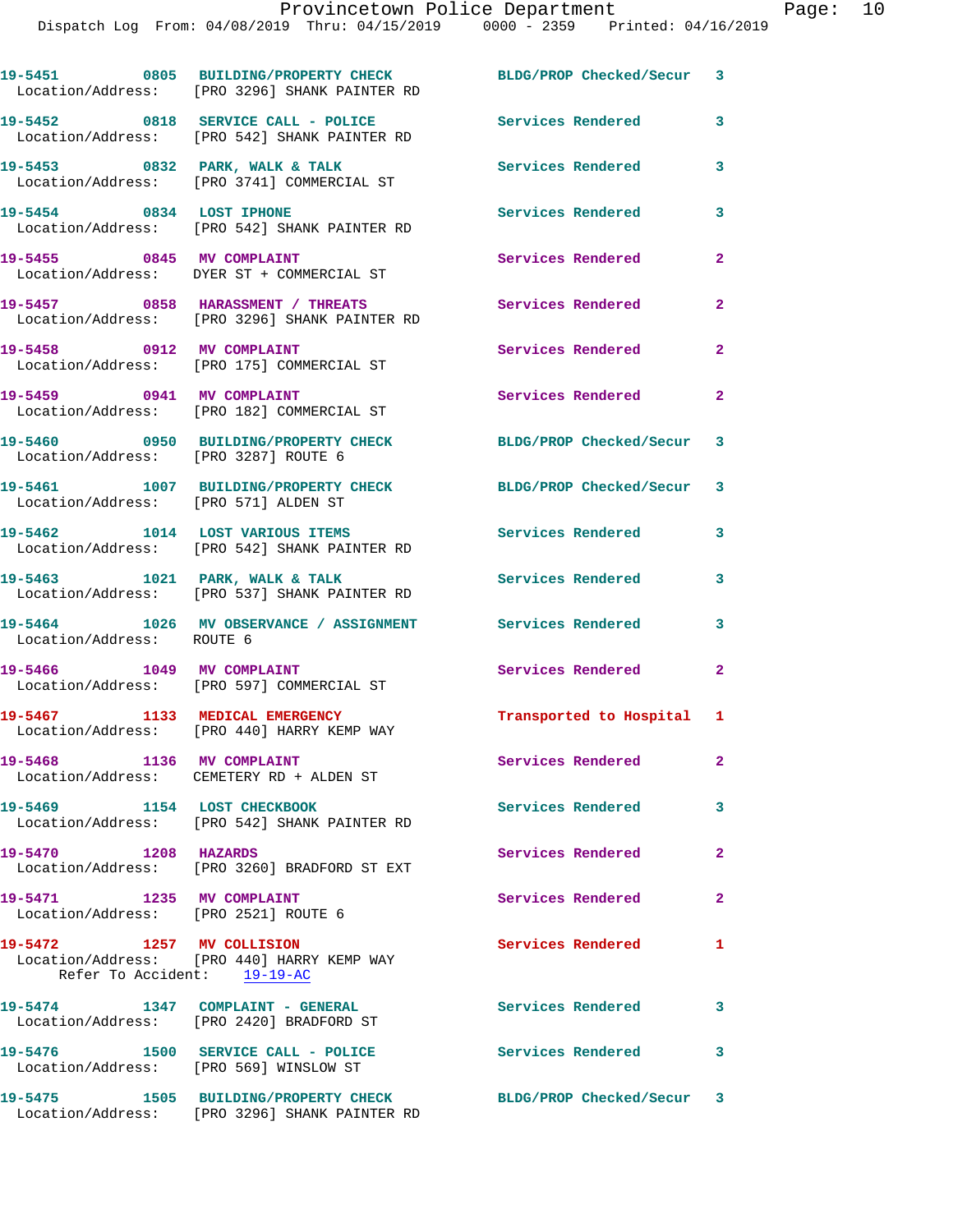Dispatch Log From: 04/08/2019 Thru: 04/15/2019 0000 - 2359 Printed: 04/16/2019

| 19-5477 1537 MV STOP<br>Location/Address: [PRO 2521] ROUTE 6<br>Refer To Citation: 19-361-CN                                 |                                                                                                           | <b>VERBAL WARNING</b>     | 3                          |
|------------------------------------------------------------------------------------------------------------------------------|-----------------------------------------------------------------------------------------------------------|---------------------------|----------------------------|
| 19-5478 1545 MV STOP<br>Location/Address: [PRO 2521] ROUTE 6<br>Refer To Citation: 19-363-CN<br>Refer To Citation: 19-362-CN |                                                                                                           | <b>VERBAL WARNING</b>     | $\overline{\mathbf{3}}$    |
| 19-5479 1653 ASSIST CITIZEN                                                                                                  | Location/Address: [PRO 542] SHANK PAINTER RD                                                              | <b>Services Rendered</b>  | 3                          |
| Location/Address: ROUTE 6                                                                                                    | 19-5480 1727 MV OBSERVANCE / ASSIGNMENT Services Rendered                                                 |                           | 3                          |
| 19-5482 1753 LOST PROPERTY                                                                                                   | Location/Address: [PRO 542] SHANK PAINTER RD                                                              | Services Rendered         | 3                          |
| 19-5483 1809 KEEP THE PEACE<br>Location/Address: COMMERCIAL ST                                                               |                                                                                                           | Services Rendered         | $\overline{2}$             |
| 19-5484 1939 MEDICAL EMERGENCY<br>Location/Address: AUNT SUKEYS WAY                                                          |                                                                                                           | Transported to Hospital 1 |                            |
| 19-5485 1955 ALARM - FIRE                                                                                                    | Location/Address: [PRO 3188] MEADOW RD                                                                    | <b>Services Rendered</b>  | 1                          |
|                                                                                                                              | 19-5486 2149 BUILDING/PROPERTY CHECK<br>Location/Address: [PRO 2500] COMMERCIAL ST                        | <b>Services Rendered</b>  | 3                          |
|                                                                                                                              | 19-5487 2150 ASSIST CITIZEN<br>Location: [PRO 3431] LOPES SQUARE                                          | SPOKEN TO                 | 3                          |
| 19-5488 2157 FOLLOW UP                                                                                                       | Location/Address: [PRO 3188] MEADOW RD                                                                    | SPOKEN TO                 | $\overline{a}$             |
| 19-5489 2221 BAR CHECK                                                                                                       | Location/Address: [PRO 399] COMMERCIAL ST                                                                 | BLDG/PROP Checked/Secur 3 |                            |
| 19-5490 2223 BAR CHECK                                                                                                       | Location/Address: [PRO 3443] COMMERCIAL ST                                                                | BLDG/PROP Checked/Secur 3 |                            |
|                                                                                                                              | 19-5491 2322 BUILDING/PROPERTY CHECK Services Rendered 3<br>Location/Address: [PRO 3296] SHANK PAINTER RD |                           |                            |
| 19-5492                                                                                                                      | 2337 ASSIST CITIZEN<br>Location/Address: [PRO 3296] SHANK PAINTER RD                                      | Services Rendered         | $\mathbf{3}$               |
|                                                                                                                              |                                                                                                           | <b>Services Rendered</b>  | $\overline{\phantom{a}}$ 3 |
| For Date: $04/13/2019$ - Saturday                                                                                            |                                                                                                           |                           |                            |
| 19-5494 0006 BAR CHECK                                                                                                       | Location/Address: [PRO 3443] COMMERCIAL ST                                                                | BLDG/PROP Checked/Secur 3 |                            |
|                                                                                                                              | 19-5495 0020 BUILDING/PROPERTY CHECK<br>Location/Address: [PRO 2494] BRADFORD ST                          | <b>Services Rendered</b>  | 3                          |
|                                                                                                                              | 19-5496 0025 BUILDING/PROPERTY CHECK<br>Location/Address: [PRO 2500] COMMERCIAL ST                        | <b>Services Rendered</b>  | 3                          |
| 19-5497 0025 ASSIST CITIZEN                                                                                                  | Location/Address: [PRO 399] COMMERCIAL ST                                                                 | Peace Restored            | 3                          |
| 19-5498                                                                                                                      | 0028 MEDICAL EMERGENCY<br>Location: [PRO 3431] LOPES SQUARE                                               | Transported to Hospital 1 |                            |
|                                                                                                                              | 19-5499 		 0129 MV OBSERVANCE / ASSIGNMENT Services Rendered 3                                            |                           |                            |

Location/Address: [PRO 4136] BRADFORD ST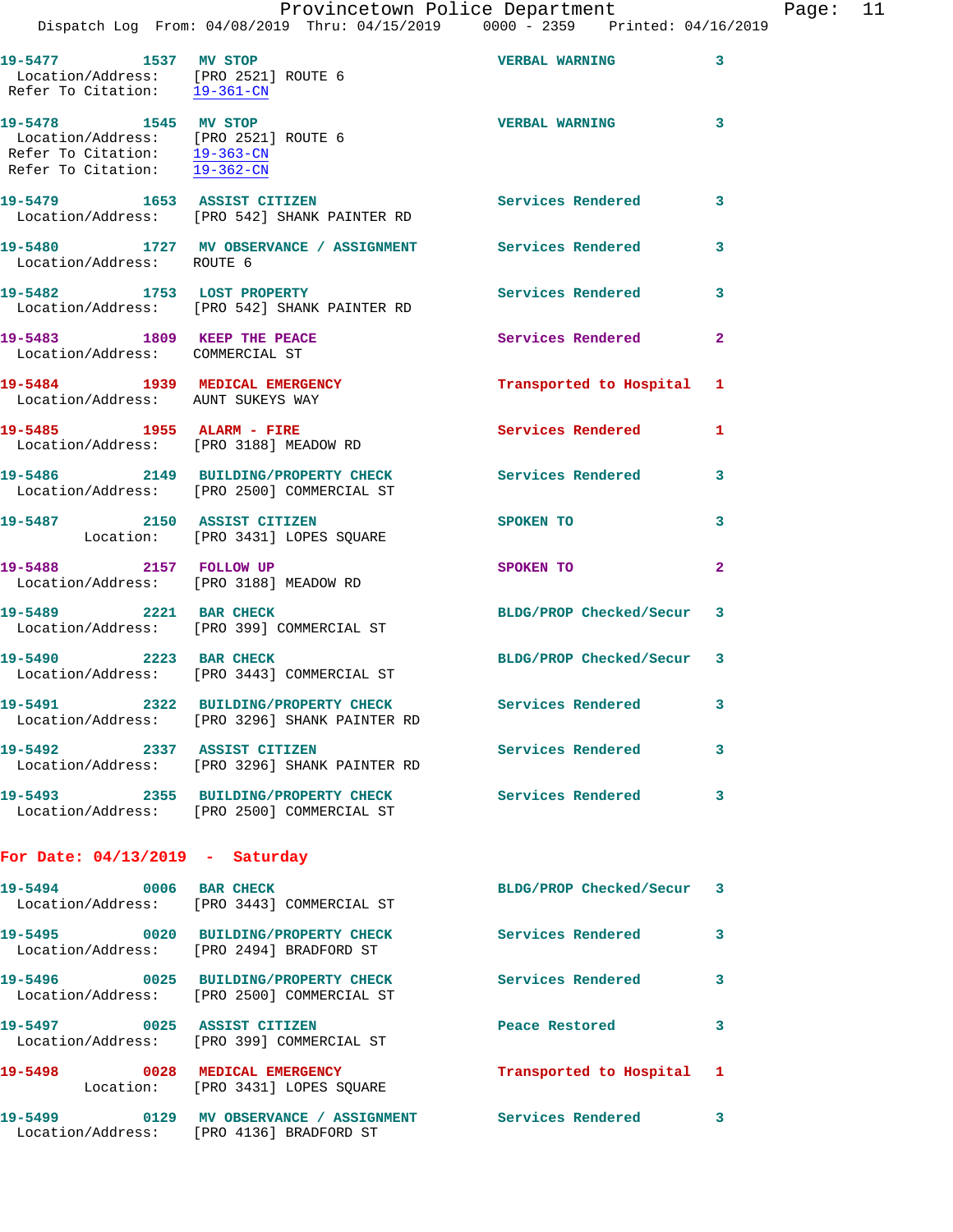|                                                                      | 19-5500 0149 SUSPICIOUS ACTIVITY<br>Location/Address: [PRO 2483] COMMERCIAL ST        | SPOKEN TO                  | $\mathbf{2}$            |
|----------------------------------------------------------------------|---------------------------------------------------------------------------------------|----------------------------|-------------------------|
|                                                                      | 19-5502 0216 BUILDING/PROPERTY CHECK<br>Location/Address: [PRO 2977] COMMERCIAL ST    | BLDG/PROP Checked/Secur 3  |                         |
|                                                                      | 19-5501 0219 BUILDING/PROPERTY CHECK<br>Location/Address: [PRO 3296] SHANK PAINTER RD | <b>Services Rendered</b>   | 3                       |
| 19-5503 0255 NOISE COMPLAINT                                         | Location/Address: [PRO 2547] COMMERCIAL ST                                            | No Action Required         | 3                       |
|                                                                      | 19-5504 0336 BUILDING/PROPERTY CHECK<br>Location/Address: [PRO 537] SHANK PAINTER RD  | <b>Services Rendered</b>   | 3                       |
|                                                                      | 19-5505 0521 BUILDING/PROPERTY CHECK<br>Location/Address: [PRO 3259] MACMILLAN WHARF  | Services Rendered          | 3                       |
|                                                                      | 19-5506 0526 BUILDING/PROPERTY CHECK<br>Location/Address: [PRO 4136] BRADFORD ST      | <b>Services Rendered</b>   | 3                       |
|                                                                      | 19-5507 0535 BUILDING/PROPERTY CHECK<br>Location/Address: [PRO 3296] SHANK PAINTER RD | <b>Services Rendered</b>   | 3                       |
| Location/Address: ROUTE 6 + SNAIL RD                                 | 19-5508 		 0535 MV OBSERVANCE / ASSIGNMENT Services Rendered                          |                            | 3                       |
|                                                                      | 19-5509 0548 MV OBSERVANCE / ASSIGNMENT<br>Location/Address: RYDER ST + BRADFORD ST   | <b>Services Rendered</b>   | 3                       |
| 19-5510 0550 MEDICAL EMERGENCY<br>Location/Address: GOSNOLD ST       |                                                                                       | Transported to Hospital 1  |                         |
| 19-5512 0742 ANIMAL CALL                                             | Location/Address: [PRO 2518] ROUTE 6                                                  | <b>VERBAL WARNING</b>      | $\overline{a}$          |
| Location/Address: [PRO 3440] ROUTE 6                                 | 19-5513 0838 MV OBSERVANCE / ASSIGNMENT Services Rendered                             |                            | $\overline{\mathbf{3}}$ |
|                                                                      | 19-5514 0918 BUILDING/PROPERTY CHECK<br>Location/Address: [PRO 3296] SHANK PAINTER RD | BLDG/PROP Checked/Secur 3  |                         |
|                                                                      | 19-5515 0940 BUILDING/PROPERTY CHECK<br>Location/Address: [PRO 3259] MACMILLAN WHARF  | <b>Services Rendered</b> 3 |                         |
| 19-5516 1001 MV STOP                                                 | Location/Address: [PRO 2928] BRADFORD ST<br>Refer To Citation: 19-365-CN              | <b>VERBAL WARNING</b>      | 3                       |
|                                                                      | 19-5517 1031 BUILDING/PROPERTY CHECK<br>Location/Address: [PRO 4136] BRADFORD ST      | BLDG/PROP Checked/Secur 3  |                         |
|                                                                      | 19-5518 1117 PARK, WALK & TALK<br>Location/Address: [PRO 105] COMMERCIAL ST           | Services Rendered          | 3                       |
| 19-5519                                                              | 1155 BUILDING/PROPERTY CHECK<br>Location/Address: [PRO 2512] JEROME SMITH RD          | Services Rendered          | 3                       |
| Location/Address: [PRO 2521] ROUTE 6                                 | 19-5520 1212 MV OBSERVANCE / ASSIGNMENT                                               | <b>Services Rendered</b>   | 3                       |
| 19-5521 1223 MV STOP<br>Refer To Citation: 19-364-CN                 | Location/Address: [PRO 3004] BRADFORD ST                                              | <b>VERBAL WARNING</b>      | 3                       |
| 19-5522 1247 ALARM - GENERAL<br>Location/Address: [PRO 704] BANGS ST |                                                                                       | Services Rendered          | $\mathbf{1}$            |
|                                                                      | 19-5523 1351 SERVICE CALL - POLICE<br>Location/Address: [PRO 105] COMMERCIAL ST       | <b>Services Rendered</b>   | 3                       |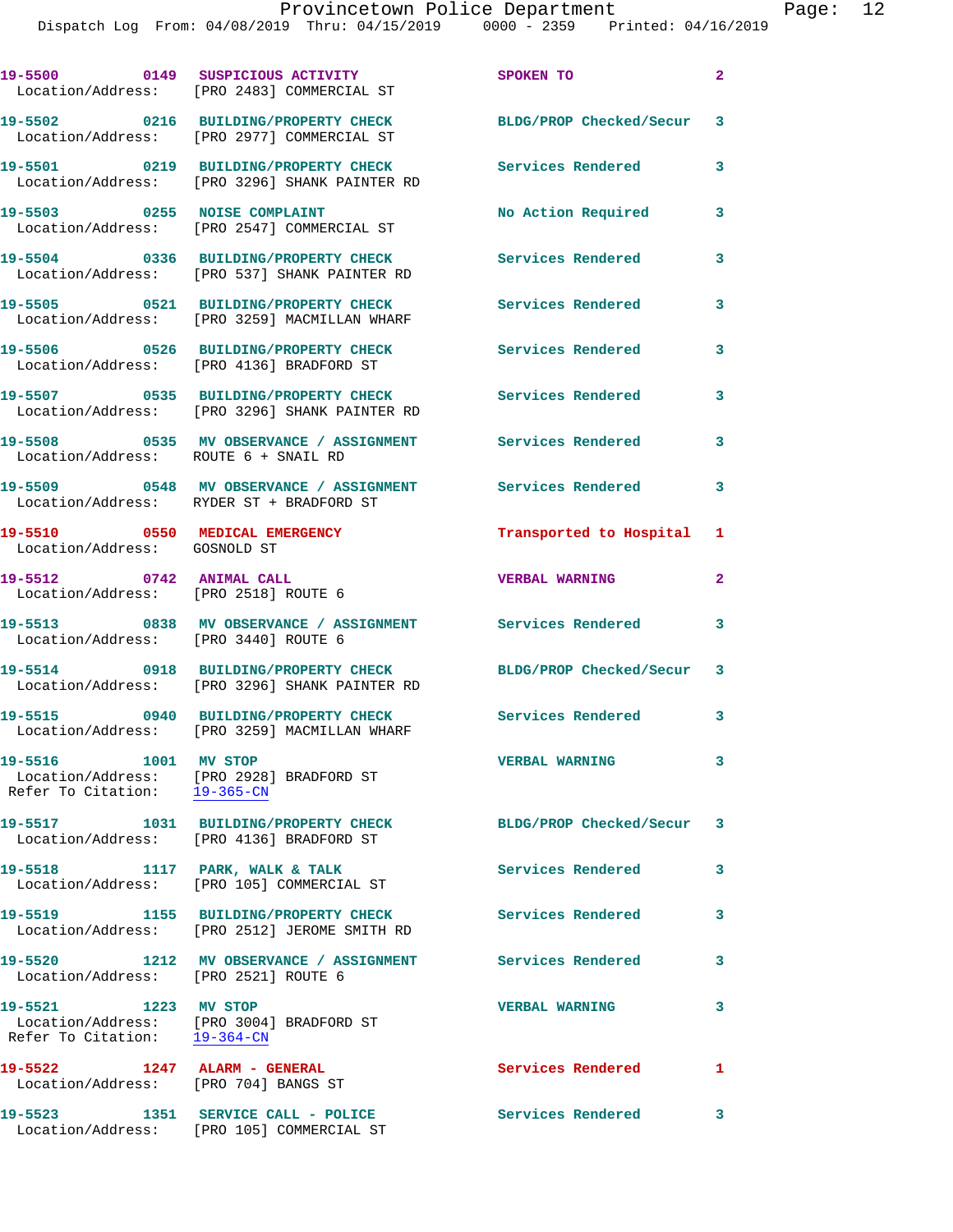Dispatch Log From: 04/08/2019 Thru: 04/15/2019 0000 - 2359 Printed: 04/16/2019

|                                                                     | 19-5524 1432 ALARM - FIRE<br>Location/Address: [PRO 204] COMMERCIAL ST                                   | Services Rendered 1       |                         |
|---------------------------------------------------------------------|----------------------------------------------------------------------------------------------------------|---------------------------|-------------------------|
|                                                                     | 19-5525 1504 HARASSMENT / THREATS<br>Location/Address: [PRO 3296] SHANK PAINTER RD                       | <b>Services Rendered</b>  | $\overline{2}$          |
|                                                                     | 19-5527 1549 PARK, WALK & TALK<br>Location/Address: [PRO 105] COMMERCIAL ST                              | <b>Services Rendered</b>  | 3                       |
|                                                                     | 19-5528 1613 LOST CAR KEY<br>Location/Address: [PRO 3259] MACMILLAN WHARF                                | <b>Services Rendered</b>  | 3                       |
|                                                                     | 19-5529 1618 MV OBSERVANCE / ASSIGNMENT Services Rendered<br>Location/Address: SNAIL RD + COMMERCIAL ST  |                           | $\overline{\mathbf{3}}$ |
|                                                                     | 19-5531 1653 911 - GENERAL<br>Location/Address: [PRO 63] BRADFORD ST EXT                                 | <b>Services Rendered</b>  | $\mathbf{1}$            |
|                                                                     | 19-5532 1708 MEDICAL EMERGENCY<br>Location/Address: [PRO 440] HARRY KEMP WAY                             | Transported to Hospital 1 |                         |
| 19-5533 1711 MV STOP                                                | Location/Address: SNAIL RD + COMMERCIAL ST<br>Refer To Citation: 19-366-CN                               | <b>VERBAL WARNING</b>     | $\mathbf{3}$            |
|                                                                     | 19-5535 1854 BUILDING/PROPERTY CHECK<br>Location/Address: [PRO 519] RACE POINT RD                        | BLDG/PROP Checked/Secur 3 |                         |
|                                                                     | 19-5536 1854 BUILDING/PROPERTY CHECK<br>Location/Address: [PRO 3296] SHANK PAINTER RD                    | BLDG/PROP Checked/Secur 3 |                         |
|                                                                     | 19-5537 1955 DISTURBANCE - FIGHT / ARGUMENT Peace Restored<br>Location/Address: [PRO 1953] COMMERCIAL ST |                           | $\mathbf{1}$            |
| 19-5538 2124 MV STOP                                                | Location/Address: [PRO 3296] SHANK PAINTER RD<br>Refer To Citation: $\frac{19-367-CN}{2}$                | <b>VERBAL WARNING</b>     | 3                       |
|                                                                     | 19-5539 2131 ASSIST CITIZEN<br>Location/Address: [PRO 2251] COMMERCIAL ST                                | SPOKEN TO                 | 3                       |
| 19-5540 2131 911 - GENERAL<br>Location/Address: [PRO 3222] ALDEN ST |                                                                                                          | No Action Required 3      |                         |
|                                                                     | 19-5541 2212 BUILDING/PROPERTY CHECK<br>Location/Address: [PRO 3296] SHANK PAINTER RD                    | Services Rendered         | 3                       |
| 19-5542                                                             | 2254 NOISE COMPLAINT<br>Location/Address: [PRO 3443] COMMERCIAL ST                                       | SPOKEN TO                 | 3                       |
|                                                                     | 19-5543 2332 BUILDING/PROPERTY CHECK<br>Location/Address: [PRO 3296] SHANK PAINTER RD                    | <b>Services Rendered</b>  | 3                       |
| 19-5544 2339 PARK, WALK & TALK                                      | Location/Address: [PRO 3908] COMMERCIAL ST                                                               | Services Rendered         | 3                       |
| For Date: $04/14/2019$ - Sunday                                     |                                                                                                          |                           |                         |
|                                                                     | 19-5545 0039 MV OBSERVANCE / ASSIGNMENT Services Rendered<br>Location/Address: [PRO 2577] BRADFORD ST    |                           | 3                       |
| Location/Address: SHANK PAINTER RD                                  | 19-5546 0044 MV OBSERVANCE / ASSIGNMENT Services Rendered                                                |                           | 3                       |
| 19-5547 0051 MV STOP                                                | Location/Address: CONWELL ST + BRADFORD ST<br>Refer To Citation: 19-368-CN                               | <b>VERBAL WARNING</b>     | 3                       |
|                                                                     |                                                                                                          |                           |                         |

**19-5548 0138 BUILDING/PROPERTY CHECK Services Rendered 3**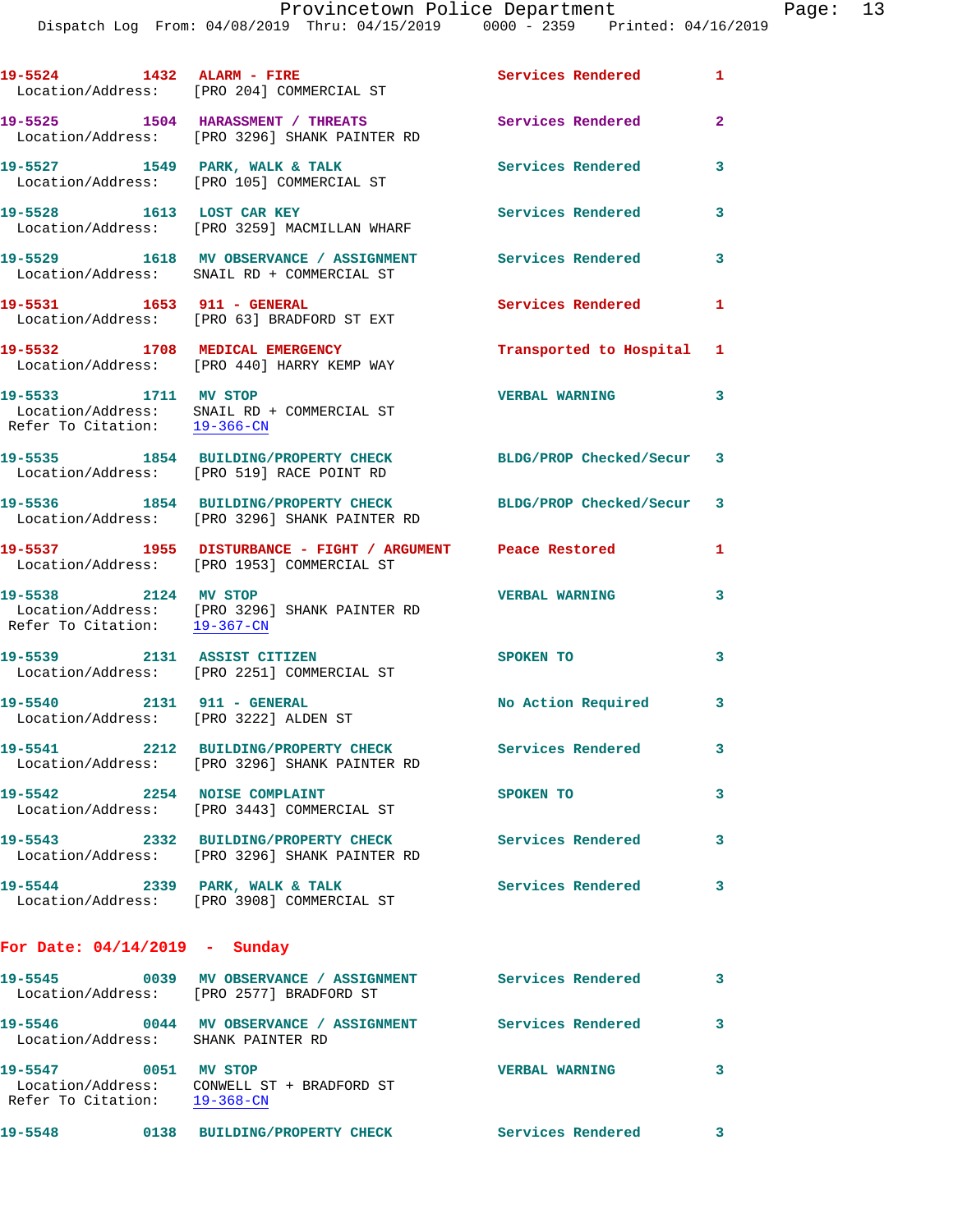|                                                              | Dispatch Log From: 04/08/2019 Thru: 04/15/2019 0000 - 2359 Printed: 04/16/2019                                  | Provincetown Police Department |              | Page: | 14 |
|--------------------------------------------------------------|-----------------------------------------------------------------------------------------------------------------|--------------------------------|--------------|-------|----|
|                                                              | Location/Address: [PRO 3296] SHANK PAINTER RD                                                                   |                                |              |       |    |
|                                                              | 19-5549 0333 BUILDING/PROPERTY CHECK Services Rendered 3<br>Location/Address: [PRO 2540] RACE POINT RD          |                                |              |       |    |
| Location/Address: [PRO 521] ROUTE 6                          | 19-5550 0519 MV OBSERVANCE / ASSIGNMENT Services Rendered                                                       |                                | 3            |       |    |
|                                                              | 19-5551 0602 BUILDING/PROPERTY CHECK Services Rendered<br>Location/Address: [PRO 2500] COMMERCIAL ST            |                                | 3            |       |    |
|                                                              | 19-5552 0609 BUILDING/PROPERTY CHECK Services Rendered<br>Location/Address: [PRO 2512] JEROME SMITH RD          |                                | 3            |       |    |
|                                                              | 19-5553 0612 BUILDING/PROPERTY CHECK Services Rendered 3<br>Location/Address: [PRO 2898] JEROME SMITH RD        |                                |              |       |    |
|                                                              | 19-5554 0614 MV OBSERVANCE / ASSIGNMENT Services Rendered<br>Location/Address: BRADFORD ST + RYDER ST           |                                | 3            |       |    |
|                                                              | 19-5556 0834 BUILDING/PROPERTY CHECK Services Rendered 3<br>Location/Address: [PRO 2483] COMMERCIAL ST          |                                |              |       |    |
| Location/Address: [PRO 3440] ROUTE 6                         | 19-5557 0849 MV OBSERVANCE / ASSIGNMENT Services Rendered                                                       |                                | 3            |       |    |
|                                                              | 19-5561 0934 BUILDING/PROPERTY CHECK BLDG/PROP Checked/Secur 3<br>Location/Address: [PRO 3296] SHANK PAINTER RD |                                |              |       |    |
|                                                              | 19-5558 0937 BUILDING/PROPERTY CHECK Services Rendered 3<br>Location/Address: [PRO 3259] MACMILLAN WHARF        |                                |              |       |    |
| 19-5560 1125 HAZARDS                                         | Location/Address: [PRO 4136] BRADFORD ST                                                                        | Removed Hazard                 | $\mathbf{2}$ |       |    |
|                                                              | 19-5562 1218 PARKING COMPLAINT<br>Location/Address: [PRO 1992] COMMERCIAL ST                                    | SPOKEN TO                      | 3            |       |    |
|                                                              | 19-5563 1236 ASSIST CITIZEN<br>Location/Address: [PRO 182] COMMERCIAL ST                                        | Services Rendered              | 3            |       |    |
| 19-5564 1244 ALARM - GENERAL<br>Location/Address:            | SEASHORE PARK DR                                                                                                | False Alarm                    | 1            |       |    |
|                                                              | 19-5565 1333 HARASSMENT / THREATS<br>Location/Address: [PRO 210] COMMERCIAL ST                                  | SPOKEN TO                      | $\mathbf{2}$ |       |    |
|                                                              | 19-5566 1350 911 - GENERAL<br>Location/Address: [PRO 2500] COMMERCIAL ST                                        | Could Not Locate               | 1            |       |    |
| 19-5567 1358 MV DISABLED                                     | Location/Address: [PRO 2520] PRINCE ST                                                                          | Services Rendered              | $\mathbf{2}$ |       |    |
|                                                              | 19-5568 1400 COMPLAINT - GENERAL<br>Location/Address: [PRO 1490] PLEASANT ST                                    | Services Rendered              | 3            |       |    |
|                                                              | 19-5569 1512 BUILDING/PROPERTY CHECK<br>Location/Address: [PRO 3296] SHANK PAINTER RD                           | BLDG/PROP Checked/Secur 3      |              |       |    |
| 19-5570 1555 HAZARDS                                         | Location/Address: [PRO 58] BRADFORD ST                                                                          | Could Not Locate               | 2            |       |    |
| 19-5571 1649 LOST IPHONE                                     | Location/Address: [PRO 542] SHANK PAINTER RD                                                                    | Services Rendered              | 3            |       |    |
| 19-5572 1710 MV STOP<br>Refer To Citation: 19-369-CN         | Location/Address: [PRO 105] COMMERCIAL ST                                                                       | <b>VERBAL WARNING</b>          | 3            |       |    |
| 19-5573 1906 ALARM - GENERAL<br>Location/Address: HENSCHE LN |                                                                                                                 | Services Rendered              | $\mathbf{1}$ |       |    |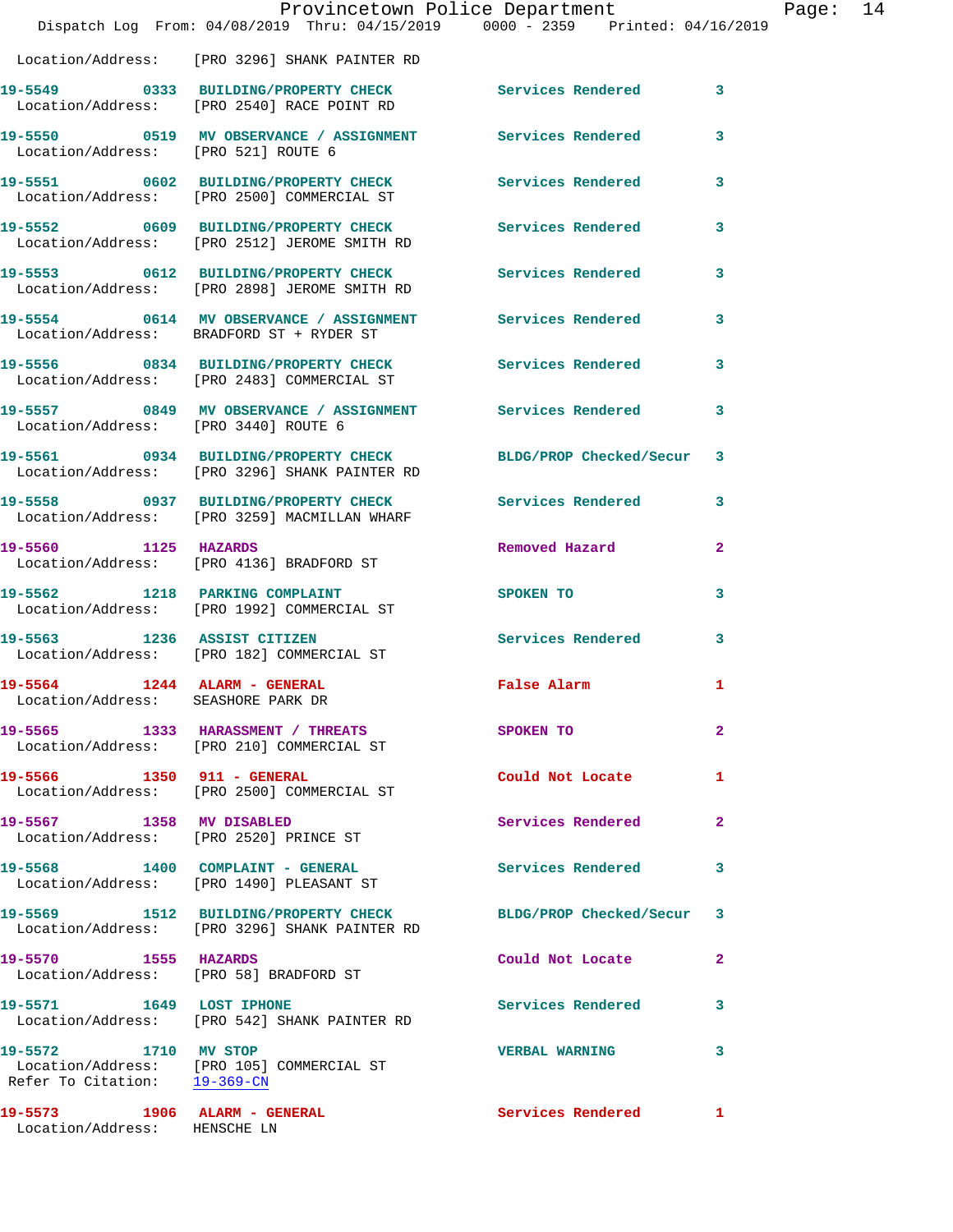|                                                      | Dispatch Log From: 04/08/2019 Thru: 04/15/2019 0000 - 2359 Printed: 04/16/2019                              |                          |                |
|------------------------------------------------------|-------------------------------------------------------------------------------------------------------------|--------------------------|----------------|
| 19-5574 1906 ANIMAL CALL                             | Location/Address: [PRO 356] COMMERCIAL ST                                                                   | Could Not Locate         | $\mathbf{2}$   |
|                                                      | 19-5575 1953 BUILDING/PROPERTY CHECK<br>Location/Address: [PRO 440] HARRY KEMP WAY                          | BLDG/PROP Checked/Secur  | 3              |
| 19-5576 1958 MV STOP<br>Refer To Citation: 19-370-CN | Location/Address: [PRO 1930] BRADFORD ST                                                                    | <b>VERBAL WARNING</b>    | 3              |
|                                                      | 19-5578 2041 BUILDING/PROPERTY CHECK BLDG/PROP Checked/Secur<br>Location/Address: [PRO 182] COMMERCIAL ST   |                          | 3              |
| Location/Address: [PRO 3440] ROUTE 6                 | 19-5579 2043 MV OBSERVANCE / ASSIGNMENT Services Rendered                                                   |                          | 3              |
|                                                      | 19-5580 2139 MEDICAL EMERGENCY<br>Location/Address: [PRO 437] FREEMAN ST                                    | Transported to Hospital  | 1              |
| For Date: $04/15/2019$ - Monday                      |                                                                                                             |                          |                |
|                                                      | 19-5581 0041 PARK, WALK & TALK<br>Location/Address: [PRO 539] SHANK PAINTER RD                              | <b>Services Rendered</b> | 3              |
|                                                      | 19-5582 0049 BUILDING/PROPERTY CHECK<br>Location/Address: [PRO 3259] MACMILLAN WHARF                        | <b>Services Rendered</b> | 3              |
|                                                      | 19-5583 0052 MV OBSERVANCE / ASSIGNMENT<br>Location/Address: HOWLAND ST + COMMERCIAL ST                     | <b>Services Rendered</b> | 3              |
|                                                      | 19-5584 0107 BUILDING/PROPERTY CHECK<br>Location/Address: [PRO 2540] RACE POINT RD                          | BLDG/PROP Checked/Secur  | 3              |
|                                                      | 19-5585 0112 BUILDING/PROPERTY CHECK<br>Location/Address: [PRO 2499] RACE POINT RD                          | BLDG/PROP Checked/Secur  | 3              |
|                                                      | 19-5586 0118 BUILDING/PROPERTY CHECK<br>Location/Address: [PRO 2494] BRADFORD ST                            | Services Rendered        | 3              |
| 19-5587 0119 MV STOP                                 | Location/Address: COMMERCIAL ST + BRADFORD ST                                                               | <b>VERBAL WARNING</b>    | 3              |
|                                                      | 19-5588 0146 BUILDING/PROPERTY CHECK Services Rendered<br>Location/Address: [PRO 4136] BRADFORD ST          |                          | 3              |
|                                                      | 19-5589 0158 ASSIST CITIZEN<br>Location/Address: [PRO 526] RYDER ST EXT                                     | <b>Services Rendered</b> | 3              |
|                                                      | 19-5590 0217 BUILDING/PROPERTY CHECK Services Rendered<br>Location/Address: [PRO 2898] JEROME SMITH RD      |                          | 3              |
|                                                      | 19-5591 0234 BUILDING/PROPERTY CHECK<br>Location/Address: [PRO 2898] JEROME SMITH RD                        | BLDG/PROP Checked/Secur  | 3              |
|                                                      | 19-5592 0302 BUILDING/PROPERTY CHECK<br>Location/Address: [PRO 2490] PROVINCELANDS RD                       | BLDG/PROP Checked/Secur  | 3              |
| Location/Address: ROUTE 6                            | 19-5593       0343   MV OBSERVANCE / ASSIGNMENT      Services Rendered                                      |                          | 3              |
|                                                      | 19-5594 0354 MV OBSERVANCE / ASSIGNMENT BLDG/PROP Checked/Secur<br>Location/Address: [PRO 2489] BRADFORD ST |                          | 3              |
| 19-5597 0828 HAZARDS                                 | Location/Address: [PRO 955] HOWLAND ST                                                                      | <b>Services Rendered</b> | $\overline{a}$ |
|                                                      | 19-5599 0923 ALARM - GENERAL<br>Location/Address: [PRO 3007] HARRY KEMP WAY                                 | Referred to Other Agenc  | 1              |
|                                                      |                                                                                                             |                          |                |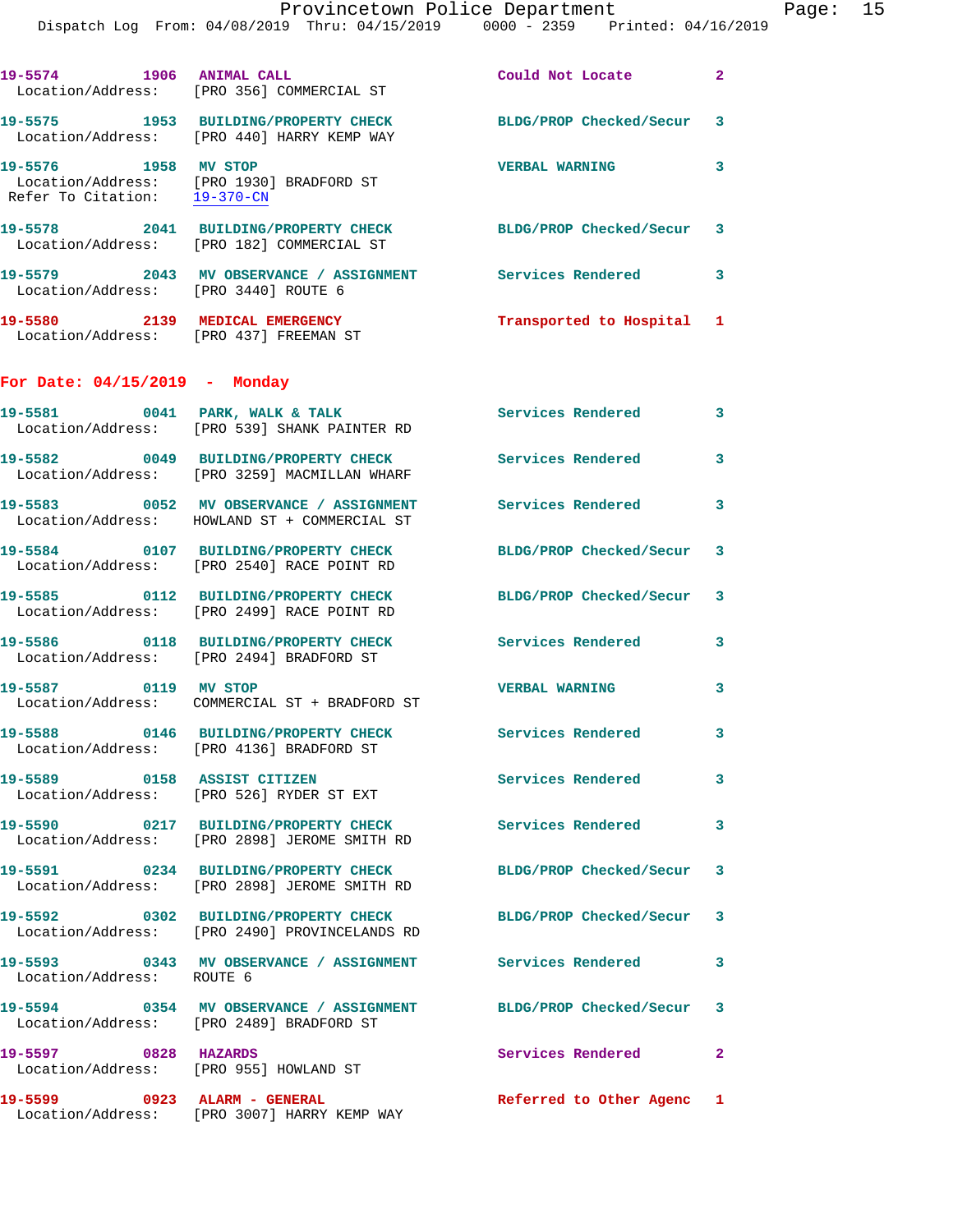|                                                              | Dispatch Log From: 04/08/2019 Thru: 04/15/2019 0000 - 2359 Printed: 04/16/2019                                  | Provincetown Police Department |                         | Page: 16 |  |
|--------------------------------------------------------------|-----------------------------------------------------------------------------------------------------------------|--------------------------------|-------------------------|----------|--|
|                                                              | 19-5598 0924 BUILDING/PROPERTY CHECK Services Rendered 3<br>Location/Address: [PRO 2483] COMMERCIAL ST          |                                |                         |          |  |
| 19-5600 0927 MV STOP                                         | Location/Address: [PRO 539] SHANK PAINTER RD<br>Refer To Citation: 19-371-CN                                    | <b>VERBAL WARNING</b>          | $\mathbf{3}$            |          |  |
| 19-5601 1004 MV STOP<br>Refer To Citation: 19-372-CN         | Location/Address: [PRO 2513] ROUTE 6                                                                            | <b>VERBAL WARNING</b>          | 3                       |          |  |
|                                                              | 19-5602 1005 911 - GENERAL<br>Location/Address: [PRO 63] BRADFORD ST EXT                                        | <b>Services Rendered</b> 1     |                         |          |  |
|                                                              | 19-5603 1022 911 - GENERAL<br>Location/Address: [PRO 63] BRADFORD ST EXT                                        | Services Rendered 1            |                         |          |  |
|                                                              | 19-5604 1033 BUILDING/PROPERTY CHECK Services Rendered<br>Location/Address: [PRO 2494] BRADFORD ST              |                                | $\overline{\mathbf{3}}$ |          |  |
| 19-5606 1044 MV STOP<br>Refer To Citation: 19-373-CN         | Location/Address: [PRO 2395] BRADFORD ST                                                                        | <b>VERBAL WARNING</b>          | 3                       |          |  |
|                                                              | 19-5607 1143 PARK, WALK & TALK 1999 Services Rendered 3<br>Location/Address: [PRO 105] COMMERCIAL ST            |                                |                         |          |  |
| Location/Address: [PRO 2513] ROUTE 6                         | 19-5610 1300 MV DISABLED                                                                                        | Services Rendered              | $\mathbf{2}$            |          |  |
| 19-5611 1303 MV STOP                                         | Location/Address: [PRO 2513] ROUTE 6                                                                            | <b>VERBAL WARNING</b>          | $\mathbf{3}$            |          |  |
|                                                              | 19-5612 1326 SERVICE CALL - POLICE SPOKEN TO<br>Location/Address: [PRO 540] SHANK PAINTER RD                    |                                | 3                       |          |  |
|                                                              | 19-5613 1341 GENERAL INFO<br>Location/Address: [PRO 542] SHANK PAINTER RD                                       | Services Rendered 3            |                         |          |  |
|                                                              | 19-5614 1416 COMPLAINT - GENERAL<br>Location/Address: [PRO 3128] CONWELL ST                                     | SPOKEN TO                      | 3                       |          |  |
| 19-5615 1436 HAZARDS<br>Location/Address: ROUTE 6 + SNAIL RD |                                                                                                                 | Services Rendered 2            |                         |          |  |
|                                                              | 19-5619 1600 PARK, WALK & TALK 1999 Services Rendered 3<br>Location/Address: [PRO 105] COMMERCIAL ST            |                                |                         |          |  |
| Location/Address: [PRO 3440] ROUTE 6                         | 19-5617 1723 MV OBSERVANCE / ASSIGNMENT Services Rendered                                                       |                                | $\mathbf{3}$            |          |  |
|                                                              | 19-5620 1745 BUILDING/PROPERTY CHECK BLDG/PROP Checked/Secur 3<br>Location/Address: [PRO 3296] SHANK PAINTER RD |                                |                         |          |  |
|                                                              | 19-5618 1747 MV COMPLAINT<br>Location/Address: [PRO 2540] RACE POINT RD                                         | Could Not Locate               | $\mathbf{2}$            |          |  |
|                                                              | 19-5621 1815 BUILDING/PROPERTY CHECK Services Rendered 3<br>Location/Address: [PRO 3259] MACMILLAN WHARF        |                                |                         |          |  |
|                                                              | 19-5622 1828 BUILDING/PROPERTY CHECK Services Rendered 3<br>Location/Address: [PRO 2977] COMMERCIAL ST          |                                |                         |          |  |
| Location/Address: [PRO 2521] ROUTE 6                         | 19-5623 1853 ASSIST DEPARTMENT / MUTUAL AID Services Rendered                                                   |                                | 3                       |          |  |
|                                                              | 19-5624 2042 SERVICE CALL - POLICE 3 Services Rendered 3<br>Location/Address: [PRO 542] SHANK PAINTER RD        |                                |                         |          |  |
|                                                              | 19-5625 2148 BUILDING/PROPERTY CHECK BLDG/PROP Checked/Secur 3<br>Location/Address: [PRO 530] SHANK PAINTER RD  |                                |                         |          |  |